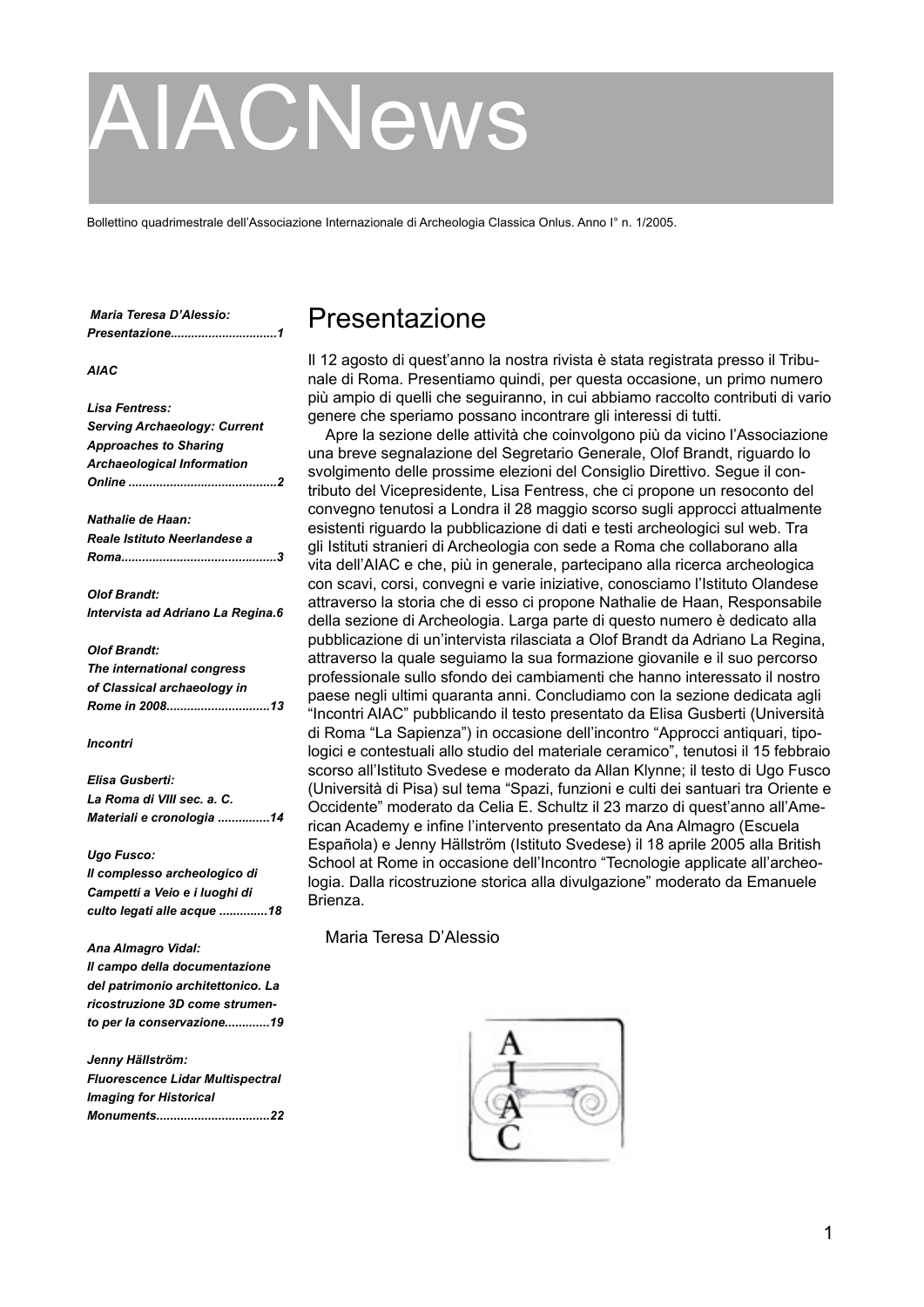# Serving Archaeology: Current Approaches to Sharing Archaeological Information Online A conference held at the Institute of Archaeology, 28 May 2005, sponsored by UCL and AIAC

As archaeologists become increasingly aware of what the worldwide web has to offer we are beginning, with some degree of success, to use it for serious research, to present our own results and to satisfy our curiosity. AIAC's own involvement with the web started laudably early, with the AIAC site (www.aiac.org) set up in 1997 and offering, among other useful things, the invaluable Agenda Archeologica Romana. More recently, the Fasti Online (www.fastionline.org) has become one of our principal activities. In order to further explore the relationship between archaeological knowledge and the web AIAC and the UCL Institute of Archaeology jointly sponsored a conference on 28 May entitled *Serving Archaeology: Current approaches to sharing archaeological information online*. The conference sought to bring together people working on the different aspects of web-based archaeology – outreach, publication, and GIS-driven data sharing techniques. Speakers were encouraged to give an overview of work in the field, examining the issues both from the point of view of the public and from that of our own work.

The keynote speaker was Ruth Tringham, of the University of California at Berkeley, whose talk examined a full range of issues, from democratic and demystified access to the production of information, including training for students in the production of material for the web, to the cumulative construction of knowledge. She distinguished between 'remediation', or the transfer of information from one medium to another, and creation of archives directly on the web, with a greater use of images in relation to text. We must be increasingly aware of the performance that a given medium implies, whether in the creation of a website or the presentation of a lecture. We can see this performance aspect in websites such as the Çatalhöyük site, which combines straightforward information with dialogues with the public, museum displays and excavation diaries. Such reflexive material is of course a specialty of that excavation: the more apparently objective presentation found in archaeological film needs a specifically critical eye. Carole Lazio, an independent media consultant, gave just such an analysis of a number of archaeological films. Some of these rank simply as illustrated lectures, while others, such as the startling film on Sagalassos, use the full range of media techniques and digital reconstruction (it should be noted that Sagalassos also has a fine bi-lingual website. Performance of course figures largely in archaeological film, particularly the tendency to show the archaeologist in a heroic mode.

The buildings themselves 'perform' with 3d reconstruction, a subject touched on by Federic Fol Leymarie as well, whose work on Petra at Brown University's SHAPE lab has moved from building reconstruction to the attempt to use 3d scanning of sherds to find pottery joins. A far more low tech approach, aimed at involving school children in archaeology, is taken by Carenza Lewis' *Access Cambridge Archaeology*, where various interactive games are used to introduce basic concepts and archaeological ideas. Lewis' work for *Time Team*, including the well known 'Big Dig', in which members of the public were encouraged to excavate small holes according to pre-established criteria, has had an extraordinary effect in raising the public awareness of archaeology in Britain. Suzanne Keene presented a critical view from the other end of the spectrum, examining the participation of museums on the web. With certain exceptions, like the British Museum, the balance was fairly disappointing: we are a long way from being able to retire the object, replacing it with its virtual image – if indeed this is desirable.

Martin Carver's discussion of the new website of the venerable *Antiquity* touched on the interaction between authoritative text and open access*.* Part of the site is a straightforward instance of Tringham's 'remediation', with back numbers of the journal now searchable as text online. But alongside this a section entitled "Project Gallery' is an open access site for the publication of brief notices of projects, similar to *Fasti Online Docu-* AIACNews Direttore responsabile: Maria Teresa D'Alessio (tessa@inwind.it). Editore: Associazione Internazionale di Archeologia Classica onlus (AIAC). Piazza San Marco, 49 I-00186 Roma. Tel. / fax ++39 06 6798798. E-mail: info@aiac.org Homepage: http://www.aiac.org Redazione: Olof Brandt, Nathalie de Haan, Helga Di Giuseppe, Allan Klynne. **Registrazione** Tribunale di Roma: n. 333/2005 del 12 agosto 2005. Stampatore: Spedalgraf S.r.l. Via dello Scalo Tiburtino s.n.c. 00159 Roma Chiuso in tipografia: il 24 ottobre 2005.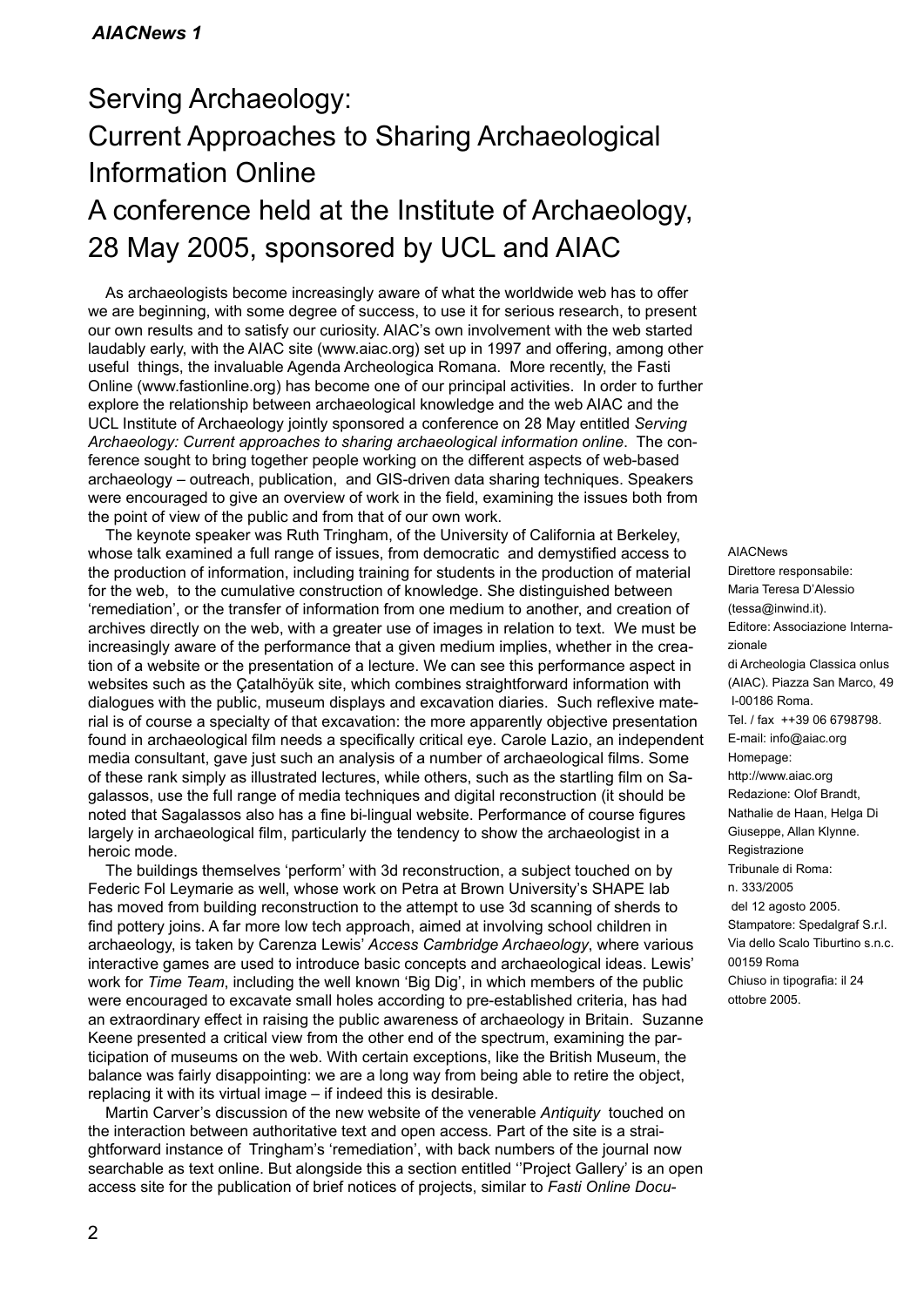*ments & Research.* The discussion brought out a slight unease between the 'authoritative' print publication and the easier access to the web. Issues of authority are still alive, of course, as without some filter it is difficult to establish the status of a given text – bloggers are of course on the far end of the subjective spectrum, and can, and do, say what they like, but what of the web publication of an excavation? Who are the readers and where are the filters that these pass through? The point was made again by Adam Rabinowitz, whose paper on 'Cosa, Chersonesos and the integration of print and internet publication' stressed the importance of the full publication of an excavation's databases on the web, to accompany the print publication of the results of the excavation: an example of this sort of multi-media publication is that of Cosa, where the stratigraphy is presented on the web as an integrated part of the text. However, he stressed that the web publication was hardly cost-free, and needed clear guarantees of permanence, as well as recognition by universities and hiring committees that it *is* a publication. The databases, freely downloadable, should be perceived as a product with just as much authority as the printed text. Instead, there is a perceived antipathy between hypertext and authoritative text, for which paper is still necessary

Much of the afternoon session was taken up the more practical aspects of database management and serving. Stuart Eve and Guy Hunt examined the design of the Fasti Online, with its aim of self-sufficiency and simplicity, and its use of open-source programs. Andrew Bevan and Tyler Bell presented a useful survey of current practice in English heritage management in the provision of online data. William Kilbride, of York's Archaeological Data Service, examined questions of communication between databases, and their long-term security. As he points out, examples of outmoded technologies that were guaranteed to preserve our data litter our desks: indeed, even 3 1/2 inch floppy disks now need special readers to be bought for them, while the 5  $\frac{1}{4}$  inch disks of fifteen years ago are almost completely useless. He recommends the use of received metadata standards, which will allow intercommunicability between disparate data over the long term. The point was taken up by the three presentations of Nick Crofts, Matthew Stiff and Tyler Bell, who attacked the problem of technological interoperability from different aspects, particularly the CIDOC markup language, which is now being published as an international standard for Archaeological online data. It will effectively allow reciprocal data-mining, and give us standard thesauri for multi-lingual publication of data (a problem which will clearly become an issue for Fasti).

We would be very interested in reader's thoughts on these issues: to this end all the links (and some more) mentioned at the conference can be found on the AIAC web site.

Lisa Fentress

elizabeth.fentress@gmail.com

### Reale Istituto Neerlandese a Roma (KNIR)

Il Reale Istituto Neerlandese a Roma, fondato nel 1904, è un Istituto interuniversitario per ricerca e insegnamento accademico nel campo delle scienze umanistiche. Viene gestito da un comitato direttivo in cui sono rappresentate le sei grandi università olandesi (l'Università di Amsterdam, la Libera Università di Amsterdam e le Università di Groningen, Leiden, Nijmegen e Utrecht) nonché il Ministero della Pubblica Istruzione. Il comitato è presieduto dall'Università di Groningen, che amministra l'Istituto.

Lo staff accademico consiste in quattro persone, un direttore che è uno specialista in una delle scienze umanistiche, uno storico, uno storico dell'arte e un archeologo. I membri dello staff provengono da una delle università Olandesi con un incarico di massimo sei anni. Circolazione di conoscenze nonché legami stretti con le università sono così garantiti.

La biblioteca, aperta per laureati di Istituzioni accademiche italiane e straniere, contiene 50.000 volumi, con reparti speciali come i rapporti tra l'Italia e i Paesi Bassi, la pittura Olandese e fiamminga nel Seicento e l'architettura moderna in Olanda.

L'insegnamento per studenti Olandesi di vari livelli è diventato uno dei compiti più importanti negli ultimi dieci anni. L'Istituto offre corsi mono- e interdisciplinari ai livelli bachelor, master e postlaurea (masterclasses). Per di più, è in vigore un ampio programma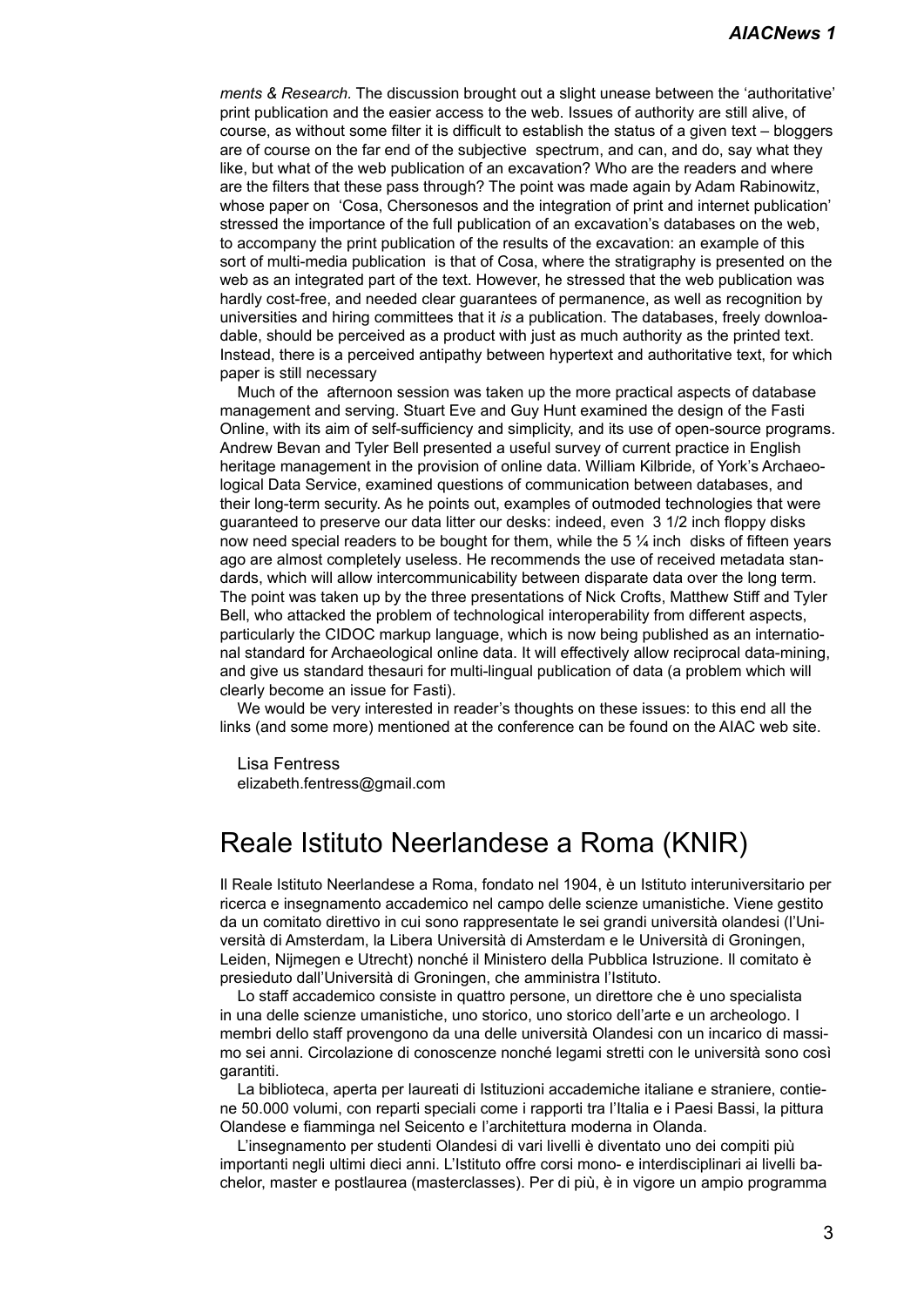di borse di studio per le ricerche individuali di studenti e dottorandi. I borsisti hanno a loro disposizione il secondo piano (aggiunto all'edificio nel 1958), dove si trovano undici camere. La foresteria nel sotterraneo ospita i gruppi dei corsi organizzati dal KNIR nonché di escursioni e progetti di scavo organizzati dai colleghi in Olanda.

Tutto questo si è sviluppato a partire da una 'missione temporanea', avviata nel 1904. L'apertura degli archivi del Vaticano negli anni '80 dell'Ottocento, voluta da Papa Leone XIII, segnava il primo passo verso la fondazione di un'istituzione neerlandese per ricerche storiografiche. Tra gli storici eminenti nei Paesi Bassi, i politici liberali, gli alti funzionari di vari ministeri nonché i rappresentanti dell'elite della parte cattolica dei Paesi Bassi (una minoranza messa in secondo piano in un paese dominato da secoli dai ceti dirigenti protestanti), cresceva la consapevolezza che per una storia patria le fonti rinchiuse negli archivi Vaticani erano indispensabili.

Nel maggio 1904 arrivò a Roma come capo della missione temporanea il sacerdote Gisbert Brom, il quale si sistemò presso l'Istituto Storico Prussiano. Ben presto venne preso in affitto un appartamento, che segnò il primo passo verso un'istituzione vera e autonoma. La durata della 'missione temporanea' per l'esplorazione degli archivi Vaticani fu tenuta consapevolmente vaga dai propugnatori ferventi Petrus J. Blok e Victor de Stuers. Il primo era docente di storia patria all'Università di Leiden, mentre il secondo occupava un posto alto nel Ministero della Pubblica Istruzione e dei Beni Culturali (all'epoca un solo ministero).

Nei primi anni della missione lo studio delle fonti storiche fu il compito principale del piccolo staff accademico, che venne preso in mano con entusiasmo dallo stesso Brom, poco dopo aiutato dallo storico dell'arte Godfried Hoogewerff, il quale nel 1924 diventò direttore dell'Istituto, ormai con carattere permanente. Hoogewerff organizzò in modo molto abile l'infrastruttura scientifica dell'istituto. Il numero di volumi della biblioteca, per esempio, cresceva rapidamente. Grazie agli sforzi di Hoogewerff sorgeva presso Valle Giulia un edificio con uffici, biblioteca e appartamento per il direttore, che veniva inaugurato il 29 aprile del 1933. In questa bella villa neo-rinascimentale si trova ancora oggi l'Istituto.

È stato in gran parte merito anche di Hoogewerff, che nel 1920 l'Istituto si sia allargato con un reparto di studi dell'antichità. Questa indicazione era stata però voluta sin dall'inizio, soprattutto per la formazione postlaurea di dottori in lettere classiche che insegnavano nei licei classici. Lo scopo si realizzò con la nomina del filologo e archeologo Hendrik Leopold. Leopold era anche attivo come giornalista. Scriveva per esempio 'lettere archeologiche', una rubrica settimanale in uno dei più importanti giornali Olandesi, il Nieuwe Rotterdamsche Courant, in cui descriveva recenti scoperte e idee per il pubblico Olandese. Nel 1942 Leopold andava in pensione. Durante gli anni difficili della Seconda Guerra Mondiale, la nomina di un suo successore fu impossibile.

Nell'autunno del 1946 venne nominato Carel Claudius van Essen come successore di Leopold e nell'estate del 1947 cominciò il suo incarico. Presto si mostrò la grande forza lavorativa di Van Essen. Le sue 'passeggiate archeologiche' lungo le vie consolari coprivano gran parte dell'Italia centrale. Sono tutte pubblicate e offrono al lettore di oggi valida documentazione di monumenti e tracce archeologiche che molto spesso non sono più visibili. Si occupò di vari altri argomenti, come la pittura parietale ad Ostia e la topografia della Domus Aurea, argomenti con cui anticipava gli studi di altri archeologici neerlandesi. Insieme a Maarten Vermaseren condusse ricerche nel *mithraeum* sotto la chiesa di S. Prisca (1952–1958) e dopo queste indagini spostò la sua attenzione a collezioni rinascimentali di scultura antica nonché al commerciante-studioso Ciriaco da Ancona. Un manoscritto sui *commentarii* di Ciriaco era appena finito quando Van Essen, totalmente all'improvviso, morì a Roma a causa di una patologia renale.

Negli anni 1964–1968 Jan Willem Salomonson prese la direzione del reparto di studi archeologici. Egli conduceva ricerche a Uzitta (Tunisia). Nel 1968 Salomonson veniva nominato professore ordinario di archeologia classica all'Università di Utrecht. Willem Peters fu il successore di Salomonson. Specialista di pittura parietale romana, Peters si concentrò su Roma e Pompei, rafforzando così la tradizione Neerlandese già esistente in questo campo di ricerca, insieme a Frédéric Bastet, il quale frequentava spesso l'Istituto in quegli anni. I loro allievi quali Stephan Mols, Eric Moormann e Paul Meyboom, continuano questa linea di ricerca. La permanenza di Peters a Roma fu breve perché nel 1970 venne nominato ordinario di archeologia classica alla Katholieke Universiteit Nijmegen (ora Radboud Universiteit Nijmegen).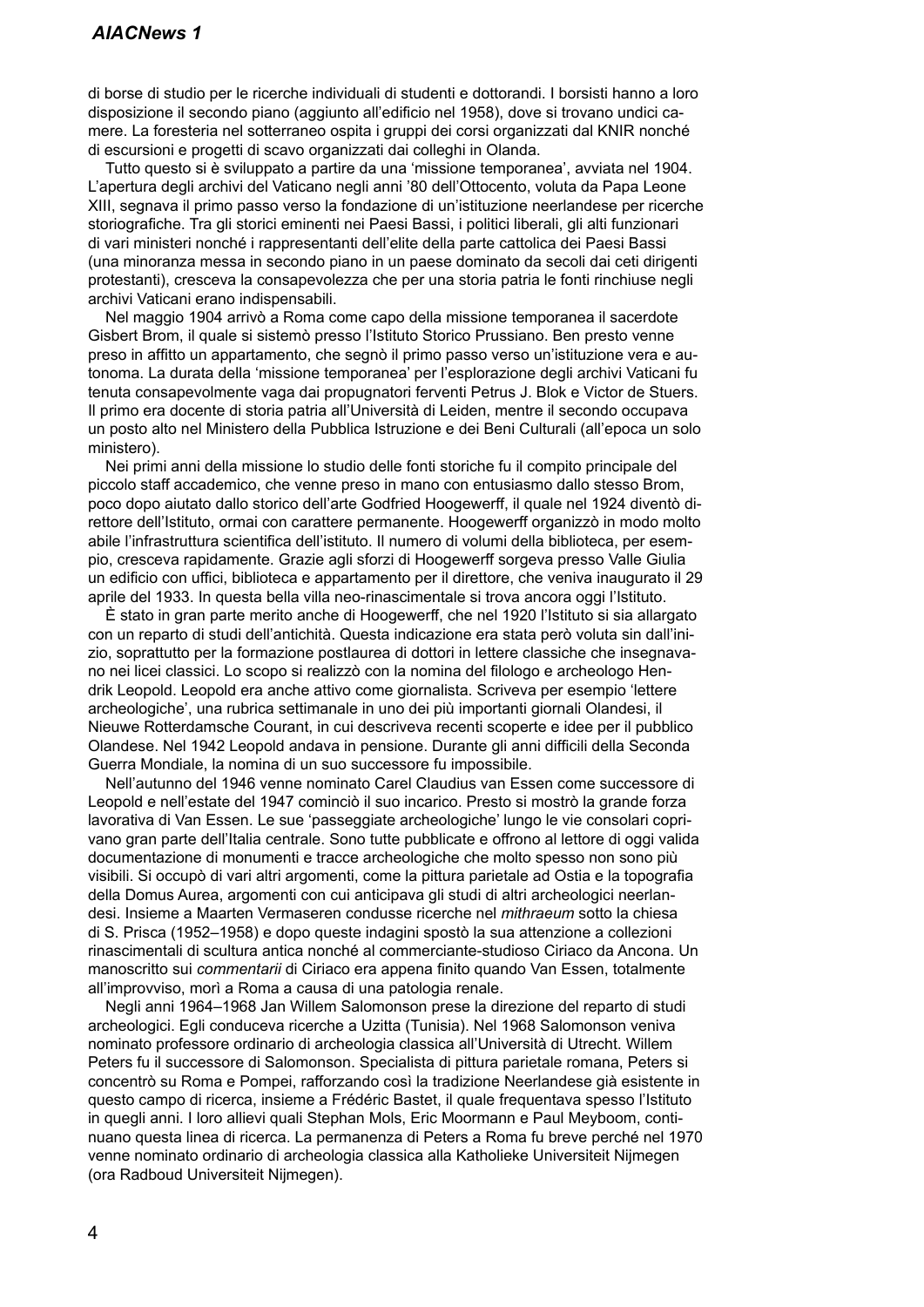

*Cultura Medy van der Laan.* 

Nel 1977 il Comitato per l'archeologia Laziale chiedeva a Conrad Stibbe, successore di Peters, di condurre delle indagini sul sito dell'antica città di Satricum, situata nell'odierno Borgo Le Ferriere. Una vera emozione fu, già nella seconda settimana del progetto, la scoperta di un'iscrizione arcaica, il cosidetto lapis satricanus. Il progetto Satricum, che prosegue ancora oggi (ma dal 1989 sotto l'egida dell'Università di Amsterdam, diretto da Marijke Gnade), ha formato numerosi studenti e dottorandi neerlandesi di archeologia classica.

Gli anni ottanta segnarono il periodo forse più difficile nella storia dell'Istituto e si parlò persino di chiuderlo. Il motivo più grave per questa minaccia fu, a parte la situazione economica poco positiva all'epoca nei Paesi Bassi, il fatto che l'Istituto dipendeva direttamente dal Ministero dei Beni Culturali, mentre era 'usato' in primo luogo per la ricerca accademica. Per di più, il contenuto dei compiti in ambito culturale non era ben definito. Grazie però alla lobby del mondo universitario in Olanda, soprattutto da parte degli archeologi, questa minaccia non divenne realtà. Una ristrutturazione profonda nel 1991, comportante il cambio in Istituto interuniversitario, segnava un nuovo inizio in molti sensi.

Nell'anno 2004 l'Istituto ha celebrato il suo primo Centenario con un ricco programma di attività culturali e scientifiche. Culmine è stata la visita di S.M. Regina Beatrix il 22 ottobre (nella foto). La sua decisione di conferire all'Istituto il predicato 'reale' dà prova del riconoscimento e dell'apprezzamento del lavoro scientifico di tante persone nei cento anni passati. Inoltre, è stata così espressa la piena fiducia nel futuro di un'istituzione dinamica e vivace, che da allora porta il nome di Reale Istituto Neerlandese a Roma.

Dr Nathalie de Haan Responsabile reparto Archeologia Reale Istituto Neerlandese a Roma archeo@knir.it oppure archeo@nir.roma.it www.knir.it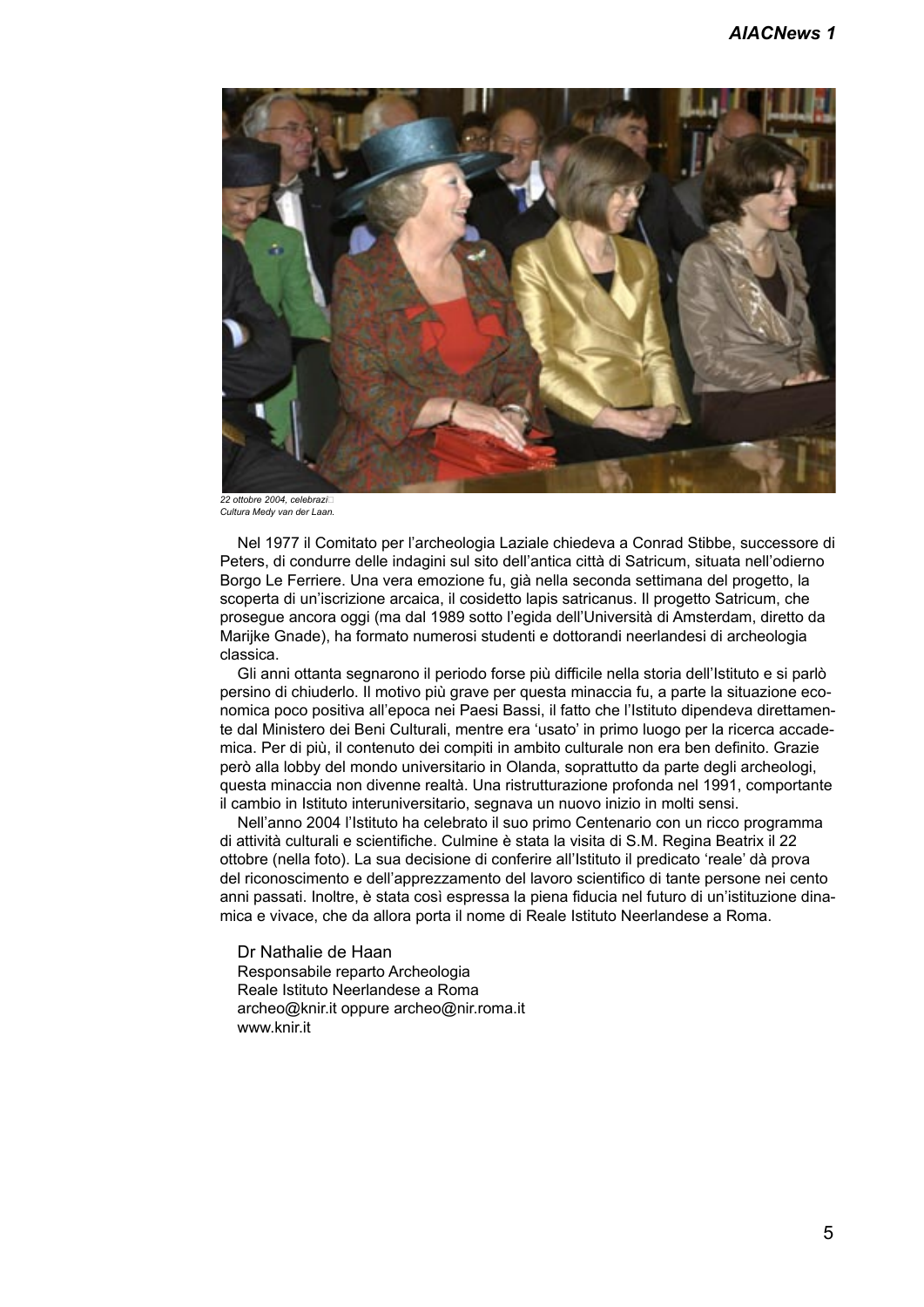#### *AIACNews 1*

## "La curiosità è contagiosa, come l'ilarità." Intervista ad Adriano La Regina

*Il Prof. Adriano La Regina è stato Soprintendente archeologo di Roma dal 1976 al 2005. Attualmente è presidente dell'Istituto Nazionale di Archeologia e Storia dell'Arte, e come tale anche membro del Consiglio Direttivo dell'AIAC.* 

#### *-Quando e perché ha deciso di dedicare la sua vita all'archeologia?*

-Questo va molto indietro nel tempo. Ritrovando uno Yearbook del 1955, di quando frequentavo una high school negli Stati Uniti, nello Yearbook c'è una mia foto come di tutti gli studenti, e sotto due annotazioni: cosa pensava di fare ciascuno studente dopo la Graduation. Nel mio c'è scritto che avrei voluto fare l'archeologo! Così questa mia aspirazione risale all'epoca del liceo, quando mi sono appassionato agli studi classici. Ho avuto solamente un periodo di esitazione, completando il liceo, nella scelta fra gli studi classici e la sinologia, perchè nel frattempo per tre anni avevo studiato il cinese all'ISMEO, allora si chiamava così, l'Istituto per il medio e l'estremo oriente.

#### *-Quindi Lei sa il cinese?*

-Ho studiato per tre anni il cinese, il che è molto diverso dal saperlo, un po' come per gli studenti del liceo, che studiano il greco ma non lo sanno! Comunque, mi è rimasta come un'esperienza scolastica. Non mi è rimasta molta conoscenza, ma molta esperienza, di questa struttura e questa cultura così diversa. Mi ero infatti anche molto affezionato alla possibilità di continuare questi studi, ma poi invece scelsi quelli classici.

#### *-Quindi ha scelto tra la cultura esotica, diversa e le radici della nostra civilità?*

-Forse non la vedevo così. La vedevo in quel momento più come una inclinazione maggiore. Ancora più che l'archeologia prevalse forse la passione per gli scrittori classici, cosa che si studia al liceo, soprattutto si studiavano allora abbastanza bene gli autori greci e gli autori latini a scuola - adesso non so quanto si faccia ancora! Certamente questo ha influito e ha determinato la scelta. Poi naturalmente nell'ambito degli studi classici la preferenza è andata all'archeologia.

#### *-Tra testi e monumenti fisici, come ha scelto?*

-Io non ho mai separato molto queste cose, devo dire. Sono rimasto legato a un'archeologia che ha un forte riferimento agli autori antichi. In questo forse sono poco moderno, perché vedo che i nostri giovani hanno un interesse prevalente per gli aspetti tecnici e più scientifici in senso tecnico nell'ambito degli studi archeologici. Io sono rimasto legato allo studio dell'antichità e al tempo stesso della cultura letteraria classica.

#### *-Lei vede quindi uno studio unitario dell'Antichità classica?*

-Penso che sia necessario mantenere questa unitarietà, anche a scapito di alcune specializzazioni che poi sono necessarie. Nel momento in cui si va ad operare, certo, bisogna avere il massimo approfondimento possibile nella ricerca scientifica. Però sono specializzazioni che io credo debbano presupporre comunque una visione molto larga, veramente complessiva del mondo antico.

*-In Italia lo studio delle lingue classiche è ancora abbastanza radicato nel sistema scolastico, in altri paesi molto meno. Secondo Lei, si può fare bene archeologia classica senza le lingue?*

-Io penso di no. Naturalmente dipende dai livelli a cui si vuole operare. Nelle nostre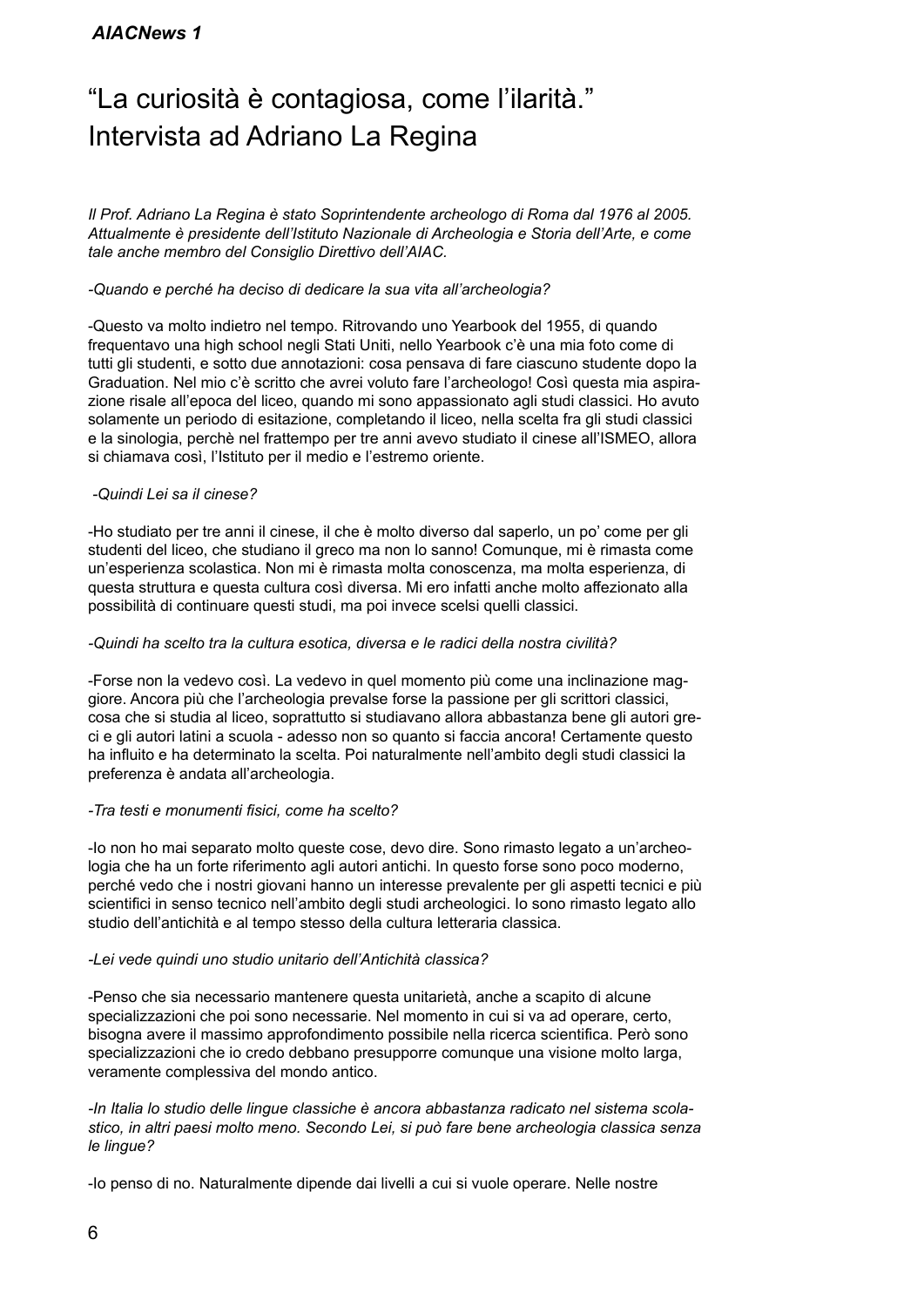

*Adriano La Regina nel suo studio all'Istituto Nazionale di Archeologia e Storia dell'Arte a Palazzo Venezia, Roma*

discipline certamente avviene, come in tutte le altre, che vi siano esigenze di tecnicità operativa molto alta. Lo vediamo anche nel campo medico, insomma in tutto: avere dei buoni tecnici è una cosa importante, ed è un lavoro di grande dignità, non bisogna per questo pensare che si tratti di un livello inferiore. Quindi se il giovane che affronta gli studi di antichità classica vuole occupare una posizione di quel genere, ossia di sostegno alla ricerca, contribuire in maniera produttiva e utilissima alla ricerca scientifica che però deve comprendere anche altre conoscenze, va benissimo. Un tecnico che fa analisi per esempio in medicina è importantissimo per il medico che deve individuare delle patologie, poi però occorre anche un'altra competenza. Dipende dal livello in cui ci si vuole collocare. Non credo che si possa avere una visione ampia e complessiva del mondo antico attraverso una specializzazione molto accurata che, ripeto, è importante, fondamentale, utilissima, ma ha la sua collocazione ben precisa.

#### *-Se fosse giovane studente, oggi si dedicherebbe all'archeologia?*

Penso di sì. Non so se è una malformazione professionale che mi farebbe optare per questa scelta di nuovo! Ecco, non sono deluso dalle mie esperienze sia di studio sia di attività concrete per la difesa e per la tutela del patrimonio storico-artistico. E' una cosa che penso dia soddisfazione, e credo che nei nostri settori, di coloro che si occupano in senso lato del patrimonio storico-artistico in genere, in tutti gli ambiti e un po' a tutti i livelli, per la conservazione e per lo studio anche teorico, ci sia questa caratteristica di avere soddisfazioni forse un po' più limitate dal punto di vista concreto dei compensi, dei guadagni. Certamente ci sono professioni che rendono di più, ma le nostre sono attività molto gratificanti. Io lo vedo per esempio nelle attività manuali, per esempio nel restauro, che è fatto molto anche di manualità. Ci vogliono conoscenze teoriche, ci vuole una cultura ampia etc., però poi occorre avere una mano direi da chirurgo, una mano molto esercitata e molto capace. Io non so quante attività che siano specialmente manuali possano dare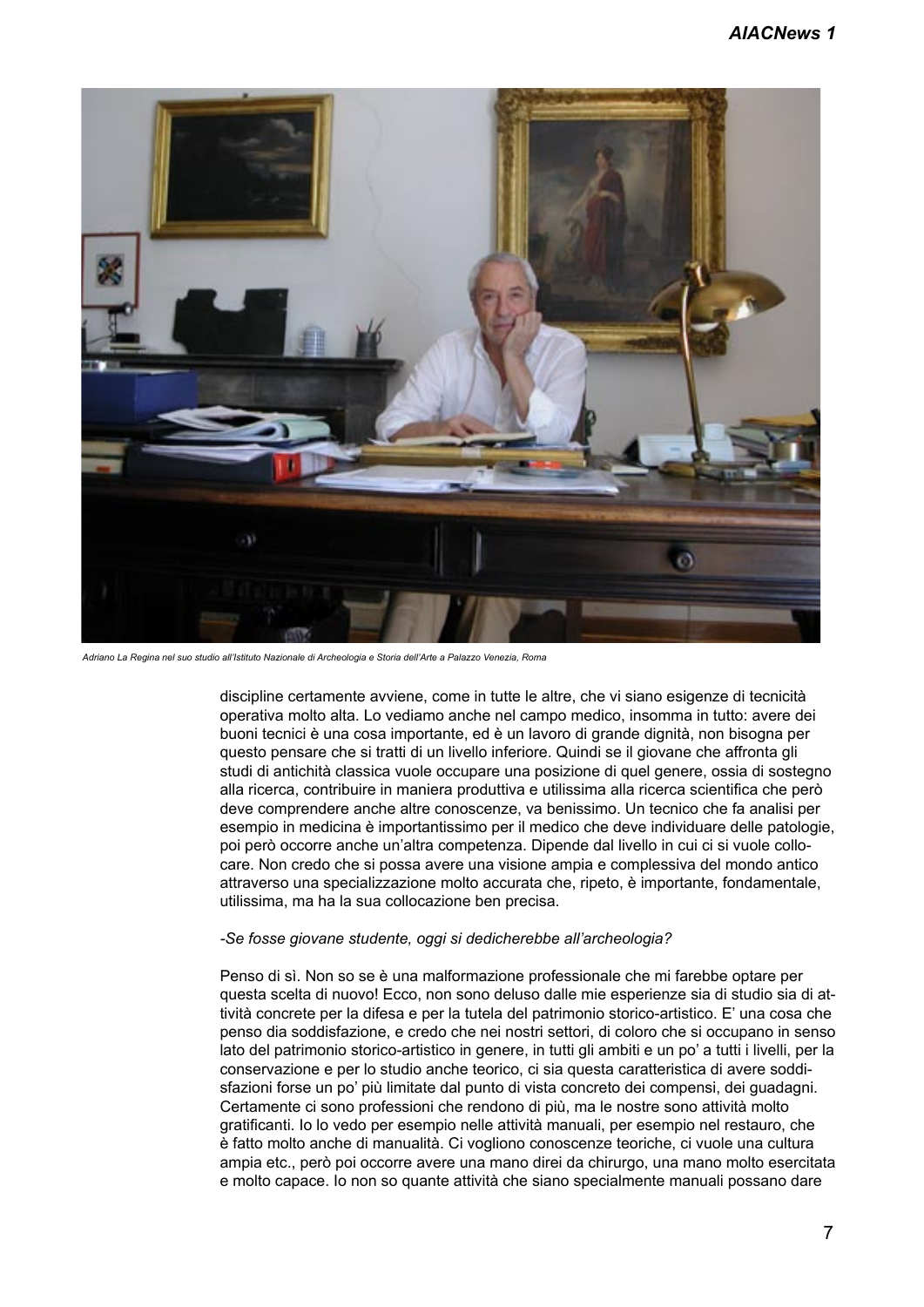poi a chi le esercita una soddisfazione come quella di lavorare sulle opere d'arte. Credo che le nostre attività siano tra quelle che danno grande soddisfazione.

#### *-Dove si è laureato e quali sono stati i suoi maestri?*

-Mi sono laureato a Roma nel 1962. Mi laureai con Ferdinando Castagnoli in topografia, e fra gli altri professori che ho avuto c'erano Massimo Pallottino, Ranuccio Bianchi Bandinelli, Margherita Guarducci, Attilio Degrassi, questi erano i grandi di allora all'Università di Roma.

#### *-Compagni di studio?*

-Compagni di studio e anche maestri, perché io credo che poi si abbia sempre dei maestri. Io vedo anche adesso nell'insegnamento, alla fin fine anche gli studenti sono dei maestri in qualche modo, perché esiste sempre questo scambio reciproco di esperienze e di curiosità nella conoscenza, che poi è un modo per crescere. Quindi, dicevo, di colleghi, amici che in questo senso considero anche maestri, Filippo Coarelli, Mario Torelli, Fausto Zevi, Bruno D'Agostino e tanti altri. Non vorrei elencarli tutti per non omettere, ma tanti, veramente tanti. Naturalmente sono quelli della mia età, della mia generazione.

#### *-Si ricorda a che età ha scritto il suo primo articolo?*

Il mio primo articolo fu un articolo di topografia sulla città di Venafro, sulla pianta della città di Venafro, mi pare nel 1963 [*a 26 anni, essendo nato nel 1937, ndr*].

#### *-Da giovane era impegnato politicamente?*

-Sì, anche se senza una adesione a una struttura. Cominciai molto presto. La prima esperienza politica la feci con Altiero Spinelli, che era fondatore del Movimento Federalista Europeo. Contribuì, siamo nel 1955-1956, all'organizzazione della sezione giovanile del Movimento Federalista Europeo, che aveva sede allora a Piazza di Trevi. Proprio di fronte alla Fontana di Trevi c'era la sede di Spinelli. Il Movimento federalista europeo era una cosa molto interessante. Altiero Spinelli scrisse il Manifesto federalista europeo, che era un manifesto per l'unione politica in Europa. Questo manifesto, si chiama il manifesto di Ventotene, fu scritto prima della guerra, mentre lui e i suoi compagni erano prigionieri politici a Ventotene. Perché durante il fascismo c'era questa piacevole usanza di mandare le persone non gradite nelle isole - negli stessi posti che nell'antichità, che è sempre meglio che mandarle da qualche altra parte - Ventotene, Ponza etc, oppure in paesi appenninici sperduti. Gran parte degli intellettuali italiani degli Anni Trenta vissero questa esperienza di segregazione in questi luoghi.

E allora fu concepito in quel periodo quel proclama per l'unione politica in Europa, che certamente in qualche modo contribuì e influì a formare quello spirito europeistico che fu incarnato poi dai grandi padri dell'Europa degli anni dopo la guerra. In Germania, in Belgio, in Italia abbiamo avuto quelle personalità politiche che formarono il primo nucleo di questa unione europea, che naturalmente nella visione di Spinelli avrebbe dovuto prendere un'altra direzione. Si invocava allora un'assemblea costituente, una decisione popolare per determinare una nazione europea un po' sul modello del federalismo americano, che poi era stato la prima esperienza e il movimento ispiratore di questa tendenza, passata in Europa negli Trenta. Invece poi questo processo politico avvenne in Europa dopo la guerra non per movimento popolare ma per l'azione dei governi, e quindi in un certo senso è stato un movimento che si è sviluppato e si sta sviluppando, perché non si è compiuto, molto molto lentamente. Però credo anche che questa sia stata una scelta abbastanza saggia, perché con un processo lento ma abbastanza sistematico e sicuro si è cominciato con l'unione economica in alcuni settori come carbone e acciaio. Poi è maturata molto lentamente. Ha superato, credo, con l'istituzione della moneta unica il passaggio più difficile, pù complicato.

Poi questo movimento federalista, un movimento di grande impulso, in qualche modo si attenuò, non trovò adesioni ampie. Rimase un fenomeno molto elitario, intellettuale, idealista se vogliamo. Quindi non ebbe nessuno sbocco politico concreto in nessuna par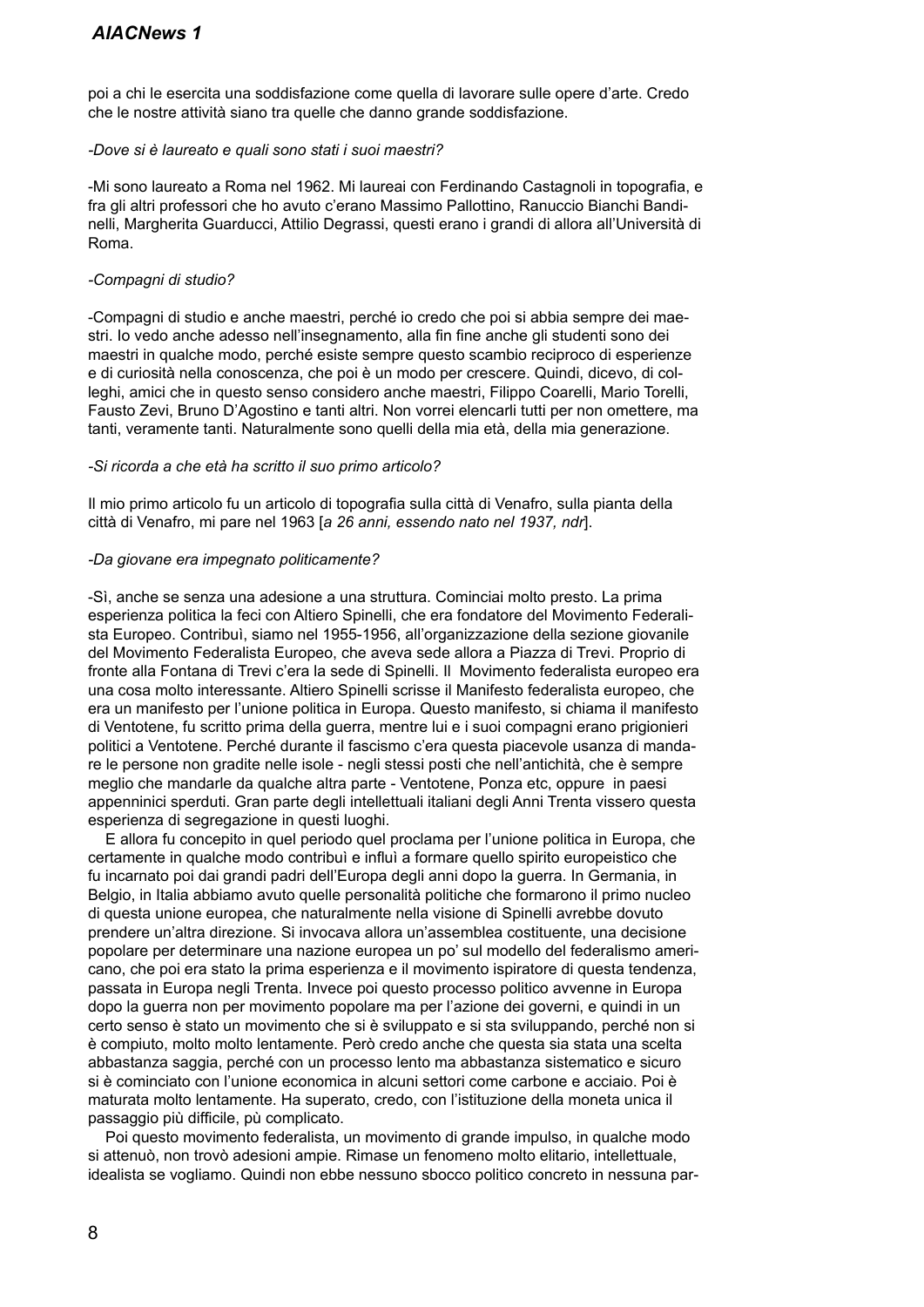te d'Europa, perché esisteva anche altrove. La bandiera dell'europeismo fu assunta dai governi, soprattutto quelli francese, tedesco, belga e anche italiano, e quindi rientrò nella politica generale. Io poi nel 1977 - c'era Berlinguer - aderii al Partito Comunista Italiano per alcuni anni, perché ritrovavo in quella linea ancora gli ideali più vicini al mio modo di sentire. Quindi ho avuto anche questa esperienza di politica nazionale, se vogliamo. [Il Partito Comunista Italiano] era anche in una posizione abbastanza critica nei confronti del comunismo ufficiale dell'Europa orientale.

#### *-Tornando all'archeologia, c'è una ricerca che l'ha appassionata più di altre?*

Ho avuto sempre interessi molto vari. Sono rimasto forse più fortemente affezionato ai primi interessi, un po' come capita a tutti, che erano quelli degli studi sull'Italia antica, sulle popolazioni dell'Italia antica. Questo mi ha portato fra l'altro a vincere la cattedra in etruscologia e antichità italiche, che adesso ho preso alla Sapienza, perché fu forse la prima esperienza concreta alla quale mi dedicai con molto fervore nei primi anni all'università e subito dopo l'università nella Soprintendenza dell'Abruzzo e Molise, e poi del Molise solamente, perché si separarono.

Sono stato nella Soprintendenza dell'Abruzzo e Molise dal 1964 fino al 1970, poi nella Soprintendenza del Molise dal 1971 al 1976, e lì divenni Soprintendente, poi nella Soprintendenza di Roma dal 1976 fino a gennaio del 2005. Fino al 1976 mi dedicai completamente a questo tipo di studi sulle popolazioni dell'Italia antica, ed era anche un periodo in cui potevo studiare un po' più facilmente. Poi con l'impegno della Soprintendenza di Roma è diventato un po' più difficile perché i problemi di tutela e di difesa del patrimonio archeologico erano ben più gravi e più pressanti. A Roma certamente mi sono dedicato molto allo studio di questa città, però in maniera legata ai problemi concreti dell'ufficio.

#### *-Il legame con il Sannio Le è rimasto?*

Mi è rimasto e tuttora mi dedico a questi studi, anche concretamente: fino all'anno scorso ho curato il restauro del teatro ellenistico di Pietrabbondante, quindi continuo a curare anche quel settore.

#### *-Nella Sua esperienza, come ha visto la questione dell'autonomia delle soprintendenze?*

-Noi avevamo una legge, era legge del 1939, che è sopravvissuta e ha funzionato fino a qualche anno fa quando è stata abrogata ed è confluita in questo nuovo polpettone che si chiama il Codice dei Beni Culturali, che è una specie di centone di norme che riguardano il patrimonio storico–artistico, codice che è stato promosso dal precedente ministro Urbani. Fino a quel punto era rimasta in vigore questa legge del 1939, che era una legge molto forte, che dava di fatto grandissima autonomia alle soprintendenze, autonomia non amministrativa, autonomia decisionale, sempre che i soprintendenti avessero il coraggio di farne uso. Perché poi i condizionamenti burocratici, politici, ci sono sempre stati, sono delle cose che avvengo abitualmente dappertutto. Tutto sta a resistere a queste pressioni. Io credo di aver saputo resistere abbastanza bene, sia negli anni giovanili della mia carriera, sia fino all'ultimo adesso. Devo dire che poi questo tipo di atteggiamento, anche di resistenza sulle cose - voglio precisare: sulle cose che meritano di essere difese - e nei confronti di richieste che non andavano nella direzione della difesa del nostro patrimonio, insomma questa lealtà verso la nostra funzione che è e soprattutto era prevista dal nostro ordinamento (che il dipendente pubblico eserciti la sua funzione nell'interesse della cosa pubblica, non nell'interesse di parti politiche o interessi particolari), questo atteggiamento alla fin fine è stato premiato dal consenso della gente, che dà una grandissima forza. Avere il sostegno del pubblico, della cittadinanza, della città, della gente normale che si manifesta attraverso l'adesione a quello che si fa, è una cosa che poi dà forza alla propria azione.

#### *-Questo tipo di feedback l'ha avuto più in una città gigantesca come Roma o nell'ambiente più piccolo del Molise?*

-E' un po' difficile dirlo, perché il processo si è svolto anche nel tempo. Gli anni ormai lon-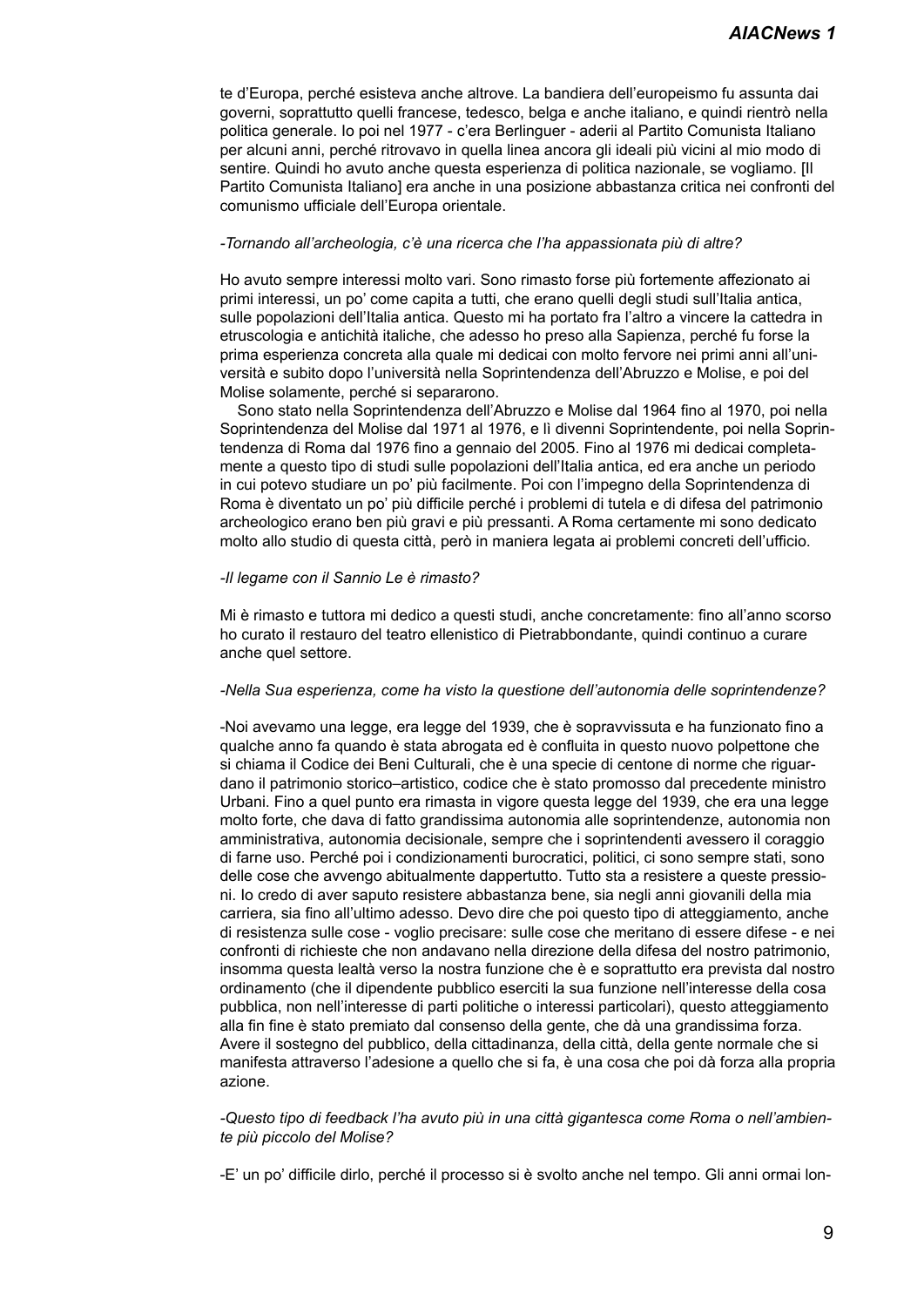tani in cui ero in queste regioni più periferiche, nella coscienza comune delle popolazioni italiane forse non si era ancora sviluppata una attenzione maggiore come adesso per le sorti del nostro patrimonio. Erano anche momenti in cui la situazione economica era più difficile per la gente. Era comprensibile che una prevalenza degli interessi concreti, degli interessi materiali venisse prima dell'attenzione per gli aspetti culturali. Quindi io ho sentito questo sostegno più forte qui a Roma.

*-Ho letto che Lei come Soprintendente di Roma ha visto qualcosa come otto sindaci e una ventina di Ministri per i Beni Culturali, ma non so se la cifra è aggiornata. Comunque sono tanti.* 

-Tanti! Francamente non li ho mai contati, ma comunque tanti.

*-Vuole dare un voto, indicare un'amministrazione locale o nazionale con cui ha lavorato particolarmente bene o male?*

-Siccome conosco molte di queste persone e ho mantenuto rapporti, fare una graduatoria mi sembrerebbe poco carino. Adesso vorrei ricordare solo persone alle quali devo molto e che considero che abbiano dato un grande sostegno alle azioni che io ho promosso. Prima di tutto direi [Walter] Veltroni, che ho avuto nella duplice veste prima di ministro e poi di sindaco. Credo che nelle prove più difficili anche nei momenti di rapporti abbastanza aspri con personalità politiche, ho trovato un sostegno al di là di quello personale di cui comunque sono grato, ma di tipo politico, alle proposte che avevo fatto proprio in Veltroni. Quando Veltroni era ministro, io ebbi un momento di rappporti molto vivaci con il sindaco di Roma su delle questioni importanti su cui eravamo in contrasto. Poi prevalsero più di una volta le posizioni che io avevo sostenuto, sulla base di un suo giudizio come arbitro istituzionale perché in quel momento era anche vicepresidente del consiglio dei ministri, dove devono essere risolte le questioni di conflitti tra pubbliche amministrazioni. Nelle decisioni di Veltroni trovai a quel punto un grande sostegno, e poi per quanto riguarda i lavori, l'apertura di tutti questi musei che abbiamo fatto. E' vero che vi si lavorava da tempo, però con i ritmi con cui si avevano le disponilibità di finanziamento. Con i ritmi diciamo tradizionali con cui avevamo lavorato fino a quel momento, oggi non li avremmo ancora aperti se non ci fosse stato questo impulso, e non solo con i finanziamenti, anche con facilitazioni di ogni genere e direi anche con una pressione - veniva tutti i sabati a vedere a che punto erano i lavori! Quindi sostegno e comprensione di Walter Veltroni, prima al Palazzo Massimo, Palazzo Altemps, la Domus Aurea, il museo del Palatino che è una cosa piccola ma alla quale sono molto affezionato.

#### *-Parlando dei musei, come giudica adesso l'esperienza di dividere il Museo Nazionale Romano in più sezioni?*

-Concretamente, al di là delle imposizioni teoriche, era l'unica praticabile, perché ovviamente la quantità del patrimonio artistico e archeologico del Museo Nazionale Romano avrebbe bisogno di una struttura immensa che non esiste al centro di Rome né è pensabile costruire. Intanto il museo originale è rimasto lì alle terme di Diocleziono e non è stato sminuito, anzi c'è ancora tanta di quella roba. Io mi sono sempre meravigliato che dopo aver fatto Palazzo Massimo, Palazzo Altemps, la Crypta Balbi e il Museo del Palatino, dove abbiamo riportato le sculture che stavano alle terme, le terme sono sempre piene come un uovo! Si potrebbero fare anche altri dieci musei. Quindi era un passaggio necessario, però secondo me da preferire anche teoricamente per il carattere della città di Roma, dove le antichità romane non sono qualcosa che si può andare come a Berlino, come a Parigi, come in qualunque grande museo del mondo a vedere e studiare, dove è bene che siano riunite e in qualche modo messe in rapporto. Qui i documenti presenti nel museo sono una parte minoritaria rispetto alla documentazione diffusa nella città. L'archeologia di Roma è 90% la città, e poi neanche il 10% nei musei. Allora il rapporto è con la città, ed è bene che anche le sedi espositive siano integrate nel maggior modo possibile con la città stessa, e che questa integrazione vi sia anche fra i materiali e le sedi, come nel caso di Palazzo Altemps: una collezione antica di scultura che trova sede in un palazzo antico, che aveva ospitato un'altra collezione di cui è rimasto solo qualche fram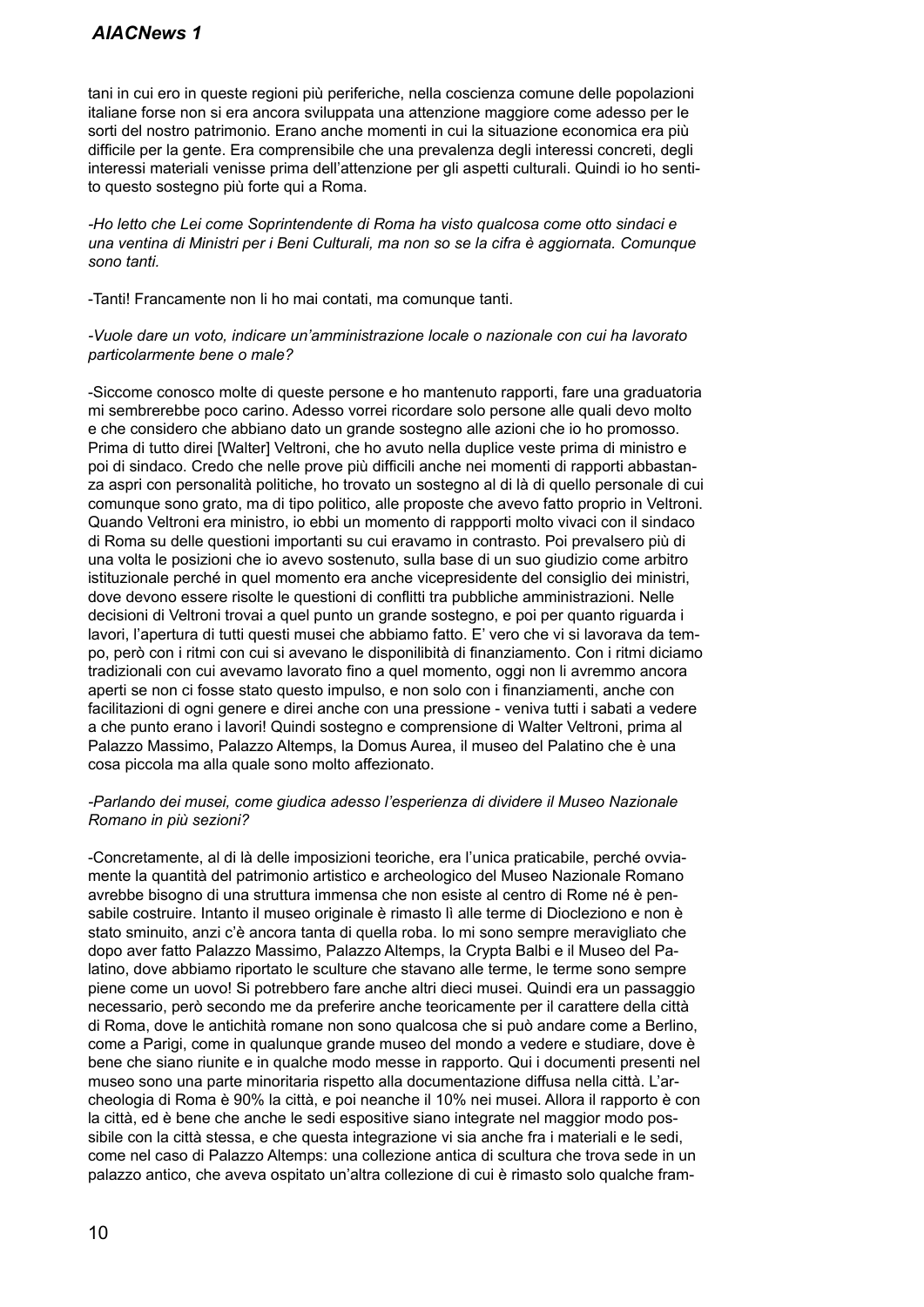mento, ma che era stato in qualche modo sistemato per ospitare una grande collezione di scultura antica oltre che una grande biblioteca che poi è finita al Vaticano. Questo è un modo per metterli in risalto reciprocamente. Reciprocamente si mettono in risalto le antichità e i caratteri storici successivi dello studio delle antichità nel Seicento, nei secoli passati. Se si va a Palazzo Altemps si trova qualcosa di ben più ampio che l'esposizione di una collezione. Si va a vedere la collezione e si va a vedere anche il palazzo. Il rapporto che vi è stato fra la cultura moderna, rinascimentale, postrinascimentale, e lo studio del mondo antico, questo è un aspetto particolarissimo di Roma. Le altre città hanno le loro fisionomie e aspetti particolarissimi.

*-Non ci può essere un rischio di diminuzione dei visitatori in alcuni di questi musei, perché non c'é un "effetto Louvre" o "effetto Musei Vaticani", in cui i grandi gruppi attraversano anche sezioni minori per andare a vedere la Cappella Sistina o Monna Lisa?*

-Non credo che sia un rischio. Quei visitatori che vanno alla Crypta Balbi sono interessati alla Crypta Balbi. Se un'orda di turisti attraversasse la Crypta Balbi per andare a vedere un'altra cosa, darebbe fastidio a quei pochi che invece vogliono studiare. Io non amo queste cose. Noi abbiamo un fenomeno del genere al Colosseo, che però è una struttura che lo regge bene. Forse è l'unica struttura a Roma dopo i Musei Vaticani, e regge questo afflusso anche meglio dei Musei Vaticani per le dimensioni e per il suo carattere. Ci vanno credo fino a 18.000 persone al giorno, però se stanno nel Colosseo non si vedono neanche. Era fatto per averne 50.000 tutti insieme. 18.000 in 10 ore va bene! Io credo che sia più bello così, più utile soprattutto, in questo modo. E poi, che una città estremamente ricca e complessa come Roma di monumenti e di opere d'arte possa offrire un po' di se stessa nei modi giusti a chi vuole vedere le cose... Io sento il grande fascino dei luoghi, la Crypta Balbi è senz'altro il più moderno, il più attrezzato che siamo riusciti a concepire, per offrire materiali di studio. E anche con una capacità didattica per il pubblico non specialistico. Sono stati molto bravi.

#### *-Tornando ai problemi di tutela, un commento libero sulle recenti leggi sulla vendita di beni del demanio, o il decreto di legge sull'archeologia preventiva: cosa pensa di questi ultimi sviluppi legislativi?*

-Penso che siano tutti pessimi e condotti con superficialità, e che comunque rispondono tutti a un disegno molto ben determinato di attenuare le capacità di intervento dello stato, della parte pubblica, sul patrimonio storico-artistico, per una difesa maggiore degli interessi particolari, degli interessi privati, degli interessi di settori. Noi abbiamo questa tradizione giuridica, che io credo senza pari in Europa, di elaborazione di norme a tutela del patrimonio storico-artistico che risale agli stati pre-unitari, prima dell'unità d'Italia. Naturalmente è stato molto precoce l'intervento di fronte alle devastazioni e distruzioni che avvenivano nel Rinascimento. Già i pontefici di allora fecero leggi severe, poi mai rispettate, ma almeno la tradizione giuridica si era formata. E si sviluppò ben presto un principio molto specifico, molto particolare, ossia dell'interesse pubblico delle cose d'arte anche nella proprietà privata. Se un privato ha un quadro, un'opera d'arte di grande importanza, su quell'opera d'arte che rimane di proprietà privata vi è un interesse pubblico, vi è un interesse dello stato, della comunità, a mantenerlo ben conservato, a difenderlo anche dal proprietario. Questa è una concezione molto innovativa, che si forma a Roma già da oltre due secoli, una concezione molto importante, ed è quella che ha consentito la formazione di tutte le leggi di difesa. Quindi lo stato deve difendere, deve sostenere questo patrimonio, anche se di proprietà privata, a sue spese. Le leggi lo consentono se il propretario non è in grado di mantenere tutto questo. Naturalmente questa concezione ha posto dei limiti alla proprietà privata, e quindi vi è sempre stato un conflitto molto forte tra la parte pubblica e gli interessi privati che volevano cercare di disgregare questa nozione fondamentale, dalla quale discendono poi tutte le norme. Un altro criterio importante è la proprietà pubblica di tutto quello che si trova nel sottosuolo. Se si trova una scultura o un'opera d'arte antica in un suolo privato, che può rimanere privato, quella è di proprietà pubblica, proprio di diritto. Poi al proprietario spetta un premio, un compenso, spetta qualcosa, però è concepito come premio e non come qualcosa di dovuto, perché l'oggetto è pubblico per sua natura. Poi si era formata un'altra nozione, che il bene culturale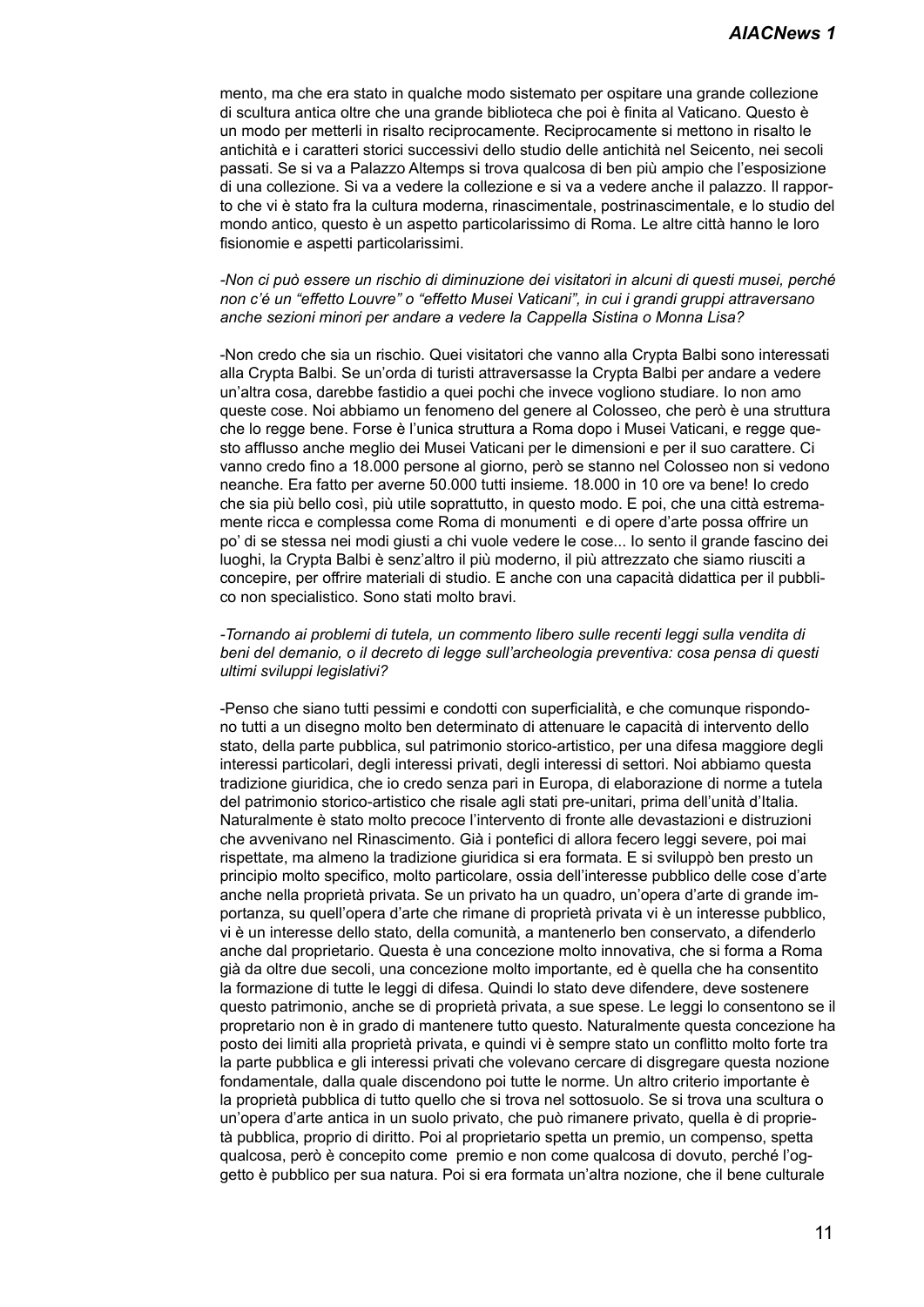ha un suo interesse intrinseco, ha un suo valore storico-archeologico, storico-artistico di per sé, ce l'ha per sua natura. Un dipinto di Raffaello è per sua natura una cosa che merita di essere difesa e non può essere offesa o distrutta, anche se non esiste un decreto, un documento, un vincolo, una forma di riconscimento formale. Questo è quello che noi in diritto chiamiamo il carattere ricognitivo del bene culturale. Viene riconosciuto come bene culturale, però esisteva di per sé. Questa norma è stata cancellata, e si è passati a quella molto più attenuata di carattere dichiarativo del bene culturale. Il bene culturale, se non è dichiarato come tale, non è un bene culturale. Un dipinto di Raffaello sul quale non vi è un decreto di tutela notificato al proprietario è una crosta qualunque e non è soggetto a difesa. Queste differenze poi agli effetti pratici non incidono molto, ma teoricamente sono molto importanti, perché da questi principi discendono poi tutte le norme pratiche. Ora tutto questo è stato attenuato in maniera molto netta dalle nuove leggi. Nel codice Urbani, che ha sostituito le precedenti norme, è confluito il 90% delle vecchie norme. Quelle come erano sono rimaste, e quindi in questo senso il codice non è buono né cattivo: ha mantenuto delle cose, però una serie di norme specifiche, in particolare quelle che riguardavano i poteri pubblici nei confronti della proprietà privata sono state attenuate. E quindi in questo senso sono norme che vanno contro gli interessi della difesa del nostro patrimonio artistico. Si dirà che in questo senso sono più coerenti la maggior parte delle norme europee, dove è più forte la difesa della proprietà privata, perché non c'era stata questa tradizione giuridica come dicevo, fondata sulla distinzione fra interesse pubblico e proprietà privata. Sarà anche così, ma io non penso che nessuno stato europeo si debba adeguare nelle sue norme specifiche che non riguardano poi gli interessi comuni, perché la difesa del patrimonio archeologico può avere un carattere in Italia, un altro in Francia, e si vive bene insieme comunque. Non credo che ci dobbiamo sempre adeguare ai livelli di maggiore uniformità. Bisognerebbe adeguarsi ai livelli di maggiore specificità, laddove gli interessi sono preminenti.

#### *-Se deve dare un consiglio a un giovane che si avvia all'archeologia, quale sarebbe?*

-Io raccomando sempre, e poi non è un consiglio mio perché lo consigliava Aristotele, di non far prevalere l'interesse del particolare sull'interesse più generale negli studi, anche se sono fondamentali e importanti entrambi. Non si può prescindere dall'uno o dall'altro. L'interesse per gli aspetti generali, quindi teorici, del Logos, diceva Aristotele, non consentono poi necessariamente sempre di affrontare il caso specifico. Il medico cura Socrate, non cura gli uomini. Deve saper curare il singolo individuo e quindi affrontare i problemi della specificità. Però chi affronta i problemi sulla base dei singoli individui, poi non li saprà fare rientrare in un aspetto generale, e quindi non li saprà neanche curare bene. Il rischio che vedo nella formazione dei giovani oggi - non è colpa loro ma delle strutture didattiche, delle università credo un po' in tutto il mondo - è che si dia meno rilievo alle questioni teoriche e più rilievo alla formazione professionale, la pratica. Questa nascita sempre maggiore di discipline e di tecnicismi che, ripeto, sono utilissime, assumono la loro utilità in una solida preparazione teorica, che si va sempre più attenuando. Quando io feci l'esperienza in Inghilterra di un anno a Oxford, i giovani che uscivano dalle scuole secondarie e entravano a Oxford o Cambridge in queste università ancora medievali, e che affrontavano gli studi "nostri", le nostre discipline, in pratica facevano latino e greco e basta, perché poi la storia la facevano studiando Erodoto e Tucidide, la filosofia studiando Aristotele e Platone, e così tutte le altre cose. Per tre-quattro anni avevano quelle belle edizioni nere di Oxford, latino e greco, quelli erano i libri di testo, e uscivano fuori fior di persone, che poi andavano a lavorare in banca! Era bellissimo. Se volevano una formazione generica, come si fa adesso, andavano in banca sapendo Aristotele, e poi le cosucce della banca le imparavano lì. Non c'è bisogno di fare il master di cose bancarie. Sono cose pratiche che si imparano. Oppure qualcuno, pochi, continuavano a studiare, e allora si entrava nei livelli dell'attività scientifica. Poi si dirà che era una cosa elitaria e aristocratica. Secondo me era un modo bello di mantenere fede a una tradizione nobilissima che un popolo come quello britannico ha sempre avuto. E' vero che erano le scuole che servivano per fare i governatori dell'India, d'Egitto e cose del genere. E' vero tutto quello che si vuole, però alla fin fine vi era questo di utile, che si è perso: quel tipo di insegnamento dava moltissimo di conoscenza teorica, come poi la conoscenza della lingua latina e greca, degli autori antichi. Non ha nessuna utilità pratica, ma certamente mette nella condizione di sapere valutare criticamente. Lei mi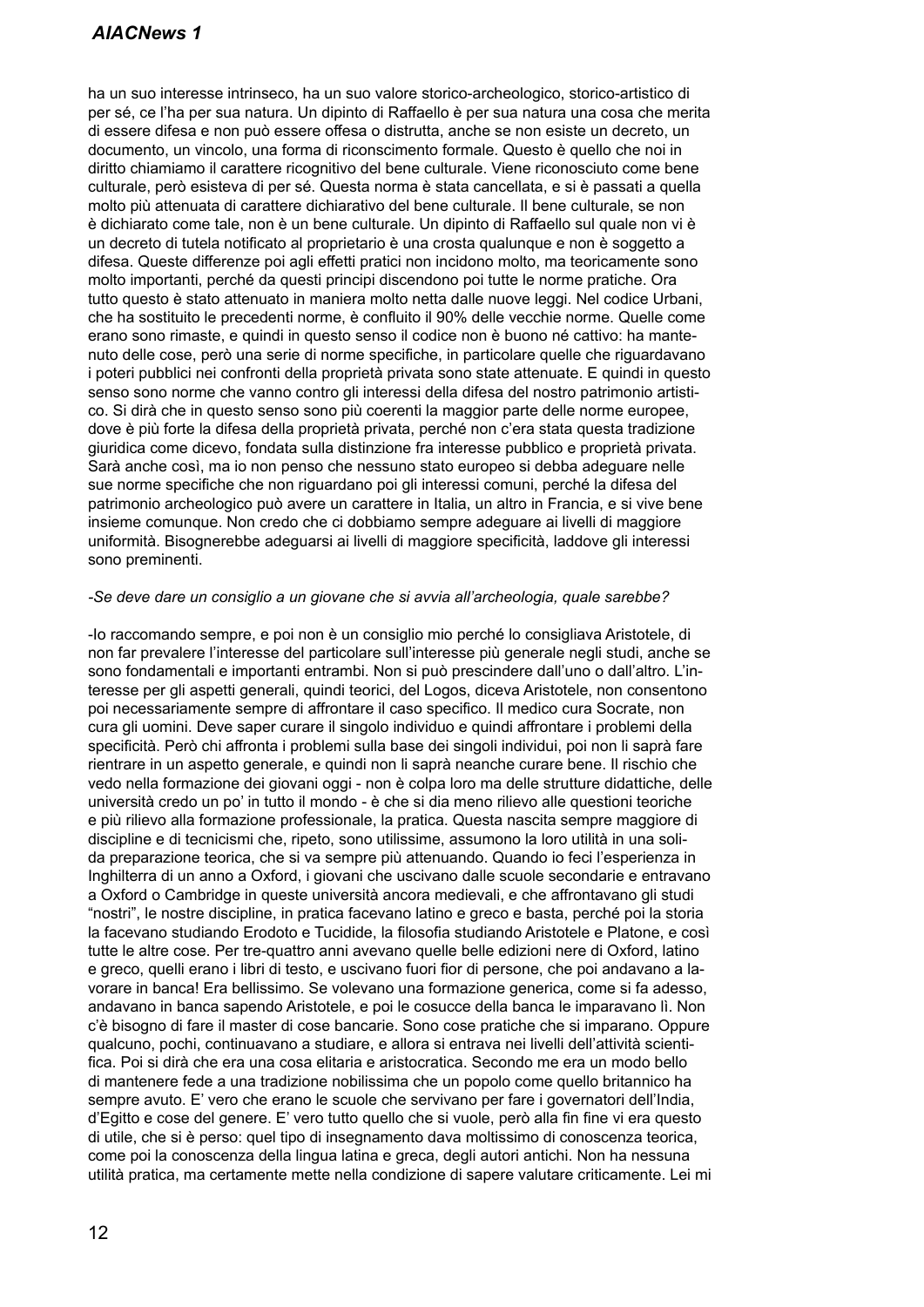ha fatto una domanda e io ho risposto quello che consigliava Aristotele: alla fine anche gli spunti e le indicazioni per questioni pratiche possono venire dalla conoscenza di autori che sono del livello di Platone e Aristotele.

*-Ultima domanda: dove vorrebbe fare uno scavo, a Roma o altrove?*

-Di curiosità ce ne sono tante. Però credo anche in questo di essere rimasto al primo amore archeologico. Mi piacerebbe continuare a scavare Pietrabbondante. E' un luogo che contiene sicuramente ancora molte informazioni fondamentali per questioni che non si riesce a risolvere su questa popolazione dell'Italia centro-meridionale che ha avuto il suo momento nella storia dell'Italia antica, nei rapporti con Roma. Mi piacerebbe approfondire quegli aspetti.

Olof Brandt

## *The international congress of Classical archaeology in Rome in 2008*

*The congress of Classical archaeology will be held in Rome in 2008 on the theme: "The Meeting of Cultures in the Ancient Mediterranean/Incontri tra culture nel mondo mediterraneo antico." It will be organized by the AIAC in collaboration with Italian and foreign institutions in Rome. The preparation of the congress is coordinated by Prof. Andrew Wallace Hadrill, Director of the British School and AIAC board member, under supervision of the board. Any AIAC members can influence the organization of this important congress by participating in the upcoming election of the board 2006-2008.* 

*Let me explain briefly how the board is composed. The board normally has 16 members, all elected among institutions and scholars in the international archaeological community of Rome, for practical reasons: the AIAC couldn't pay expenses for board members living outside Rome.* 

*Ten of the board members are directors or other representatives of institutes of archaeology in Rome. Six other board members are elected as individual scholars, chosen among all AIAC members living in Rome. On its first meeting, the new board elects among its members the new president, vice president and secretary.* 

*The presidency would of course like to see as many members as possible both as candidates and as voters in the upcoming election, and for this reason offers all members to pay two years membership fee with a discount: only 55 euro (instead of 70) either for 2004 - 2005 or for 2005 - 2006.*

*For further details about the board and the elections, you can consult the statute of the AIAC on our web site. Further information about the upcoming congress will be published soon in AIACNews.* 

*Olof Brandt (secretary general) o.brandt@libero.it*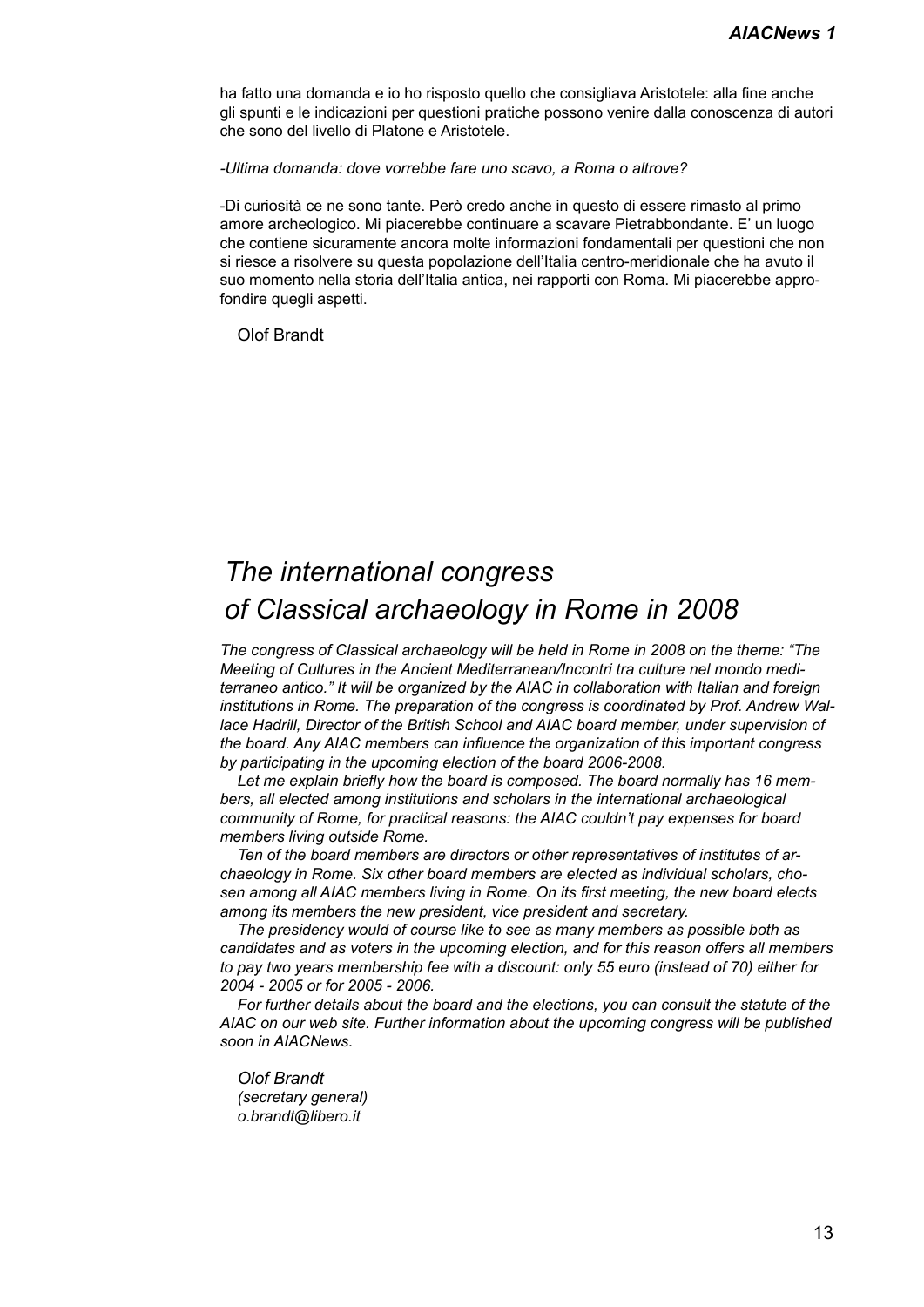## La Roma di VIII sec. a.C. Materiali e cronologia

Questo contributo è una breve sintesi della ricerca svolta, da parte di chi scrive, con l'obbiettivo di definire la cronologia dei complessi stratigrafici e tombali romani, appartenenti all'orizzonte recente della prima età del ferro. Questo lavoro (GUSBERTI c.s. A) si sostanzia delle scoperte avvenute alle pendici settentrionali del Palatino, nello scavo diretto dal Prof. Andrea Carandini e - sul campo - dalla dott.ssa Dunia Filippi, e si inserisce in un vasto progetto di ricostruzione storica, archeologica e topografica della prima età regia a Roma, condotto dal Prof. Carandini e dalla sua *equipe*.

Le indagini stratigrafiche condotte tra l'Arco di Tito e il tempio di Vesta, ci hanno permesso di acquisire nuovi dati sulla topografia della pendice settentrionale del Palatino tra VIII e VII sec. a.C. Le prime mura vengono costruite, nel tratto settentrionale della pendice del Palatino, con andamento E-S-E/W-N-W. Lungo la porzione di muro indagata presso il versante nord-orientale del monte, si apre una porta, interpretata come *Porta Mugonia*, sotto la cui soglia è stato rinvenuto il deposito di fondazione che sancisce la costruzione delle mura. Per un'ampia descrizione di tali contesti, si rimanda alla pubblicazione dello scavo (*Palatium* I: pp. 119-133, 139 -159, 195-195, 205-206) e a FILIPPI 2004 A.

Le nuove indagini nell'area occupata dalla casa nota come *domus Publica*, già indagata da Carettoni, hanno rivelato l'esistenza di un grande edificio con sala da banchetto affiancata da ambienti laterali, interpretato come *domus Regia* dei re latino-sabini, la cui prima fase è inquadrabile entro la seconda metà dell'VIII sec. a.C. L'edificio occupa l'area del Santuario di Vesta, che - secondo la nostra accezione - non è limitata al tempio di Ve-

Fig. 1

La Roma di età romalea. Fase Laziale III B (780-725 a. C. circa: Pacciarelli 1996; Idem c.s.; 750-725 a.C. circa: Bartoloni c.s.) ● Amentazioni archeologiche di abitato els frequentazione; ■ Laoghi di cubic; que Tombe (# Fase laziale II B / 890-850 a.C. circu; +Fase laziale HI A / 850-775 a.C. circs; # use lariale III B (780-725 a.C. circa); - Mura del Palatino; IIIIII Arce/Campidoglio-Fore; [111] Palatino; 1000 Abitato delle 30 curie; 1000 Paludi; 1000 Zona soggetta ad insendazioni.

1. Capanie presso la acalia: Carl (nors) Vagliari/Pagliai Romandi); 2. Carmala (norse Persubanc); 3. Domas Augustus ad Palamon (nors) Boni/Marcha Vanedicti, 4. Domas Regis e Foodare con i acid di Marta, Ogn e dei Luci; 3.

*Fig. 1. La Roma di VIII sec. a.C.* 

*Dall'Incontro AIAC del 15 febbraio: "Approcci antiquari, tipologici e contestuali allo studio del materiale ceramico" moderato da Allan Klynne (Istituto Svedese di Studi Classici a Roma"*

Elisa Gusheri

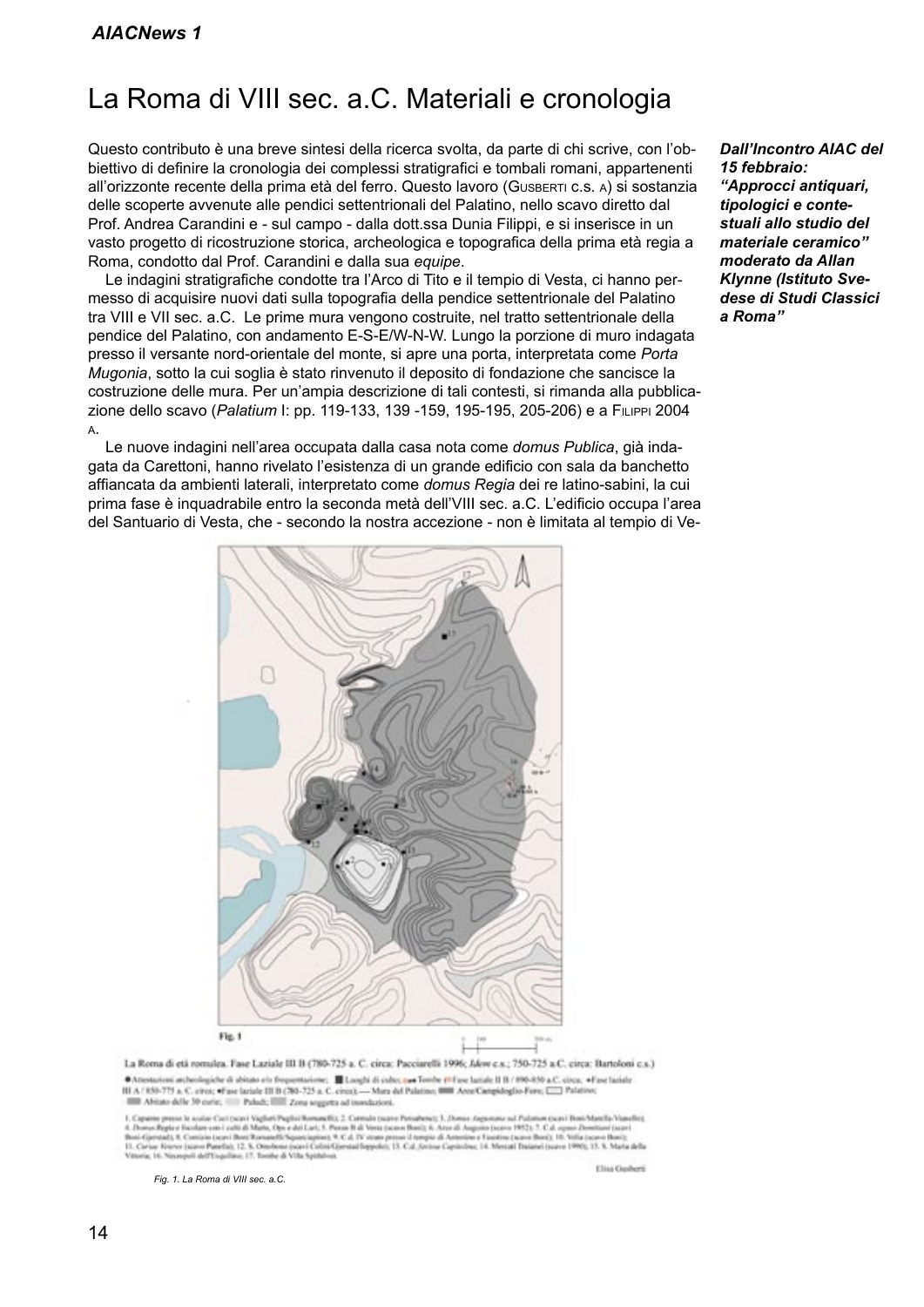sta e alla casa delle Vestali, ma comprende il lotto della *domus Regia* con l'area sacra ai Lari, e il lotto delle Vestali. Le recenti indagini al di sotto dell'aula absidata parzialmente indagata da Lanciani, Boni e Carettoni, e recentemente interpretata come *aedes Larum* di epoca medio-repubblicana e augustea, hanno messo in luce una serie di focolari, che verranno utilizzati per almeno un secolo, a partire dall'orizzonte recente della fase III B o, al più tardi, da quello iniziale della fase IV A. Oltre al loro carattere profano, questi focolari dovevano avere una valenza cultuale, vista la diretta relazione topografica con il successivo edificio sacro e per la presenza di alcuni materiali di chiara destinazione votiva (cosiddette "focacce"). È plausibile ipotizzare che si trattasse di allestimenti relativi al più antico culto all'aperto dei Lari, in rapporto topografico-funzionale con la *domus Regia*. Gli scavi dell'ultima campagna nell'area della Casa delle Vestali repubblicana, hanno rivelato l'esistenza di una capanna ovale scavata nell'argilla geologica, interpretabile come prima Casa delle Vestali. I materiali associati a questa struttura sono ascrivibili al pieno VIII sec. a.C. Per una trattazione esaustiva di questi contesti si rimanda al primo numero (2004) della rivista *Workshop di Archeologia Classica* e ai contributi di N. Arvanitis, D. Filippi e C. Cupitò.

Infine, una nuova analisi della stratigrafia e dei reperti del saggio Boni-Gjerstad presso il c.d. *Equus Domitiani*, ormai interpretabile come il sacello dei *Doliola*, ha reso possibile individuare i due primi pavimenti del Foro e stabilirne la cronologia. Esiste infatti una pavimentazione in ciottoli (strato 24), sottostante quello che fino ad ora è stato considerato il primo pavimento forense (strato 22 a) e che invece risulta essere il secondo. Il primo pavimento (strato 24) e gli strati di riempimento della valle ad esso sottostanti (28-25), si datano entro la seconda metà dell'VIII sec. a.C., mentre la datazione intorno agli anni centrali del VII sec. a.C. o poco oltre (COLONNA 1977, pp. 484-485 e n.; CARAFA 1996, pp. 17, 32 n.), risulta valida solo per la seconda pavimentazione (strato 22 a) e per gli strati di obliterazione della prima (23-22 b). Per lo scavo Boni-Gjerstad si rimanda a GJERSTAD 1953, pp. 21-85; per l'interpretazione del contesto come *Doliola*, si veda COARELLI 1983, pp. 282-298; per la nuova analisi stratigrafica e cronologica del contesto, si rimanda a AMMERMANN-FILIPPI 2005; FILIPPI C.S.; GUSBERTI C.S.B.

Al fine di ottenere un'intelaiatura cronologica relativa dei contesti stratigrafici fin qui esaminati e dei principali complessi funerari romani di fase III B, è stato utilizzato il metodo statistico-combinatorio. Sulla base delle associazioni dei tipi nei contesti, si è ottenuto un diagramma, attraverso il quale è stato possibile definire due nuclei di tipi, varietà e contesti riferibili ad altrettanti orizzonti distinti nell'ambito del III B laziale. Premessa fondamentale alla costruzione del diagramma, è stata l'elaborazione di un'articolata classificazione tipologica, complementare alle ampie tipologie esistenti, basate quasi esclusivamente sui corredi funerari (BIETTI SESTIERI 1992; BETTELLI 1997); In questa sede, per ovvi motivi di spazio, mi limiterò ad accennare ad alcuni contesti caratteristici di ciascuna sottofase, unitamente ai tipi e/o alle fogge più rappresentative di ogni momento. I contesti romani che hanno restituito materiale esclusivo del momento antico della fase III B sono:

- gli strati di costruzione delle prime mura palatine;
- la deposizione sotto la soglia delle prime mura;
- la tomba 2 del Quirinale; le tombe 14, 86 e 102 dell'Esquilino.

I contesti ascrivibili all'orizzonte recente del III B sono più numerosi :

gli ultimi strati di vita delle prime mura;

i depositi di fondazione e distruzione (tombe infantili entro dolio o *enchytrismòs*) della prima *domus Regia* ;

- il riempimento della fossa relativa alla distruzione della prima *domus Regia*;

la tomba M del Foro Romano, le tombe 74, 99, 110 e 123 dell'Esquilino.

Per le tombe del Foro, del Quirinale e dell'Esquilino, si rimanda a GJERSTAD 1956 e MÜLLER KARPE 1962.

Per quanto riguarda la morfologia delle ceramiche vascolari, è stato soprattutto l'ampio repertorio tipologico restituito dai contesti d'abitato a consentire la definizione dei due momenti; d'altro canto, l' articolazione stratigrafica di tali complessi ha reso possibile la definizione di chiare cesure tra le due sottofasi.

Le tazze-attingitoio in impasto sono una delle categorie vascolari la cui analisi tipologica consente di cogliere al meglio quegli attributi morfologici che possono corrispondere ad orizzonti cronologici distinti. Le tazze profonde esclusive del III B1 laziale sono ancora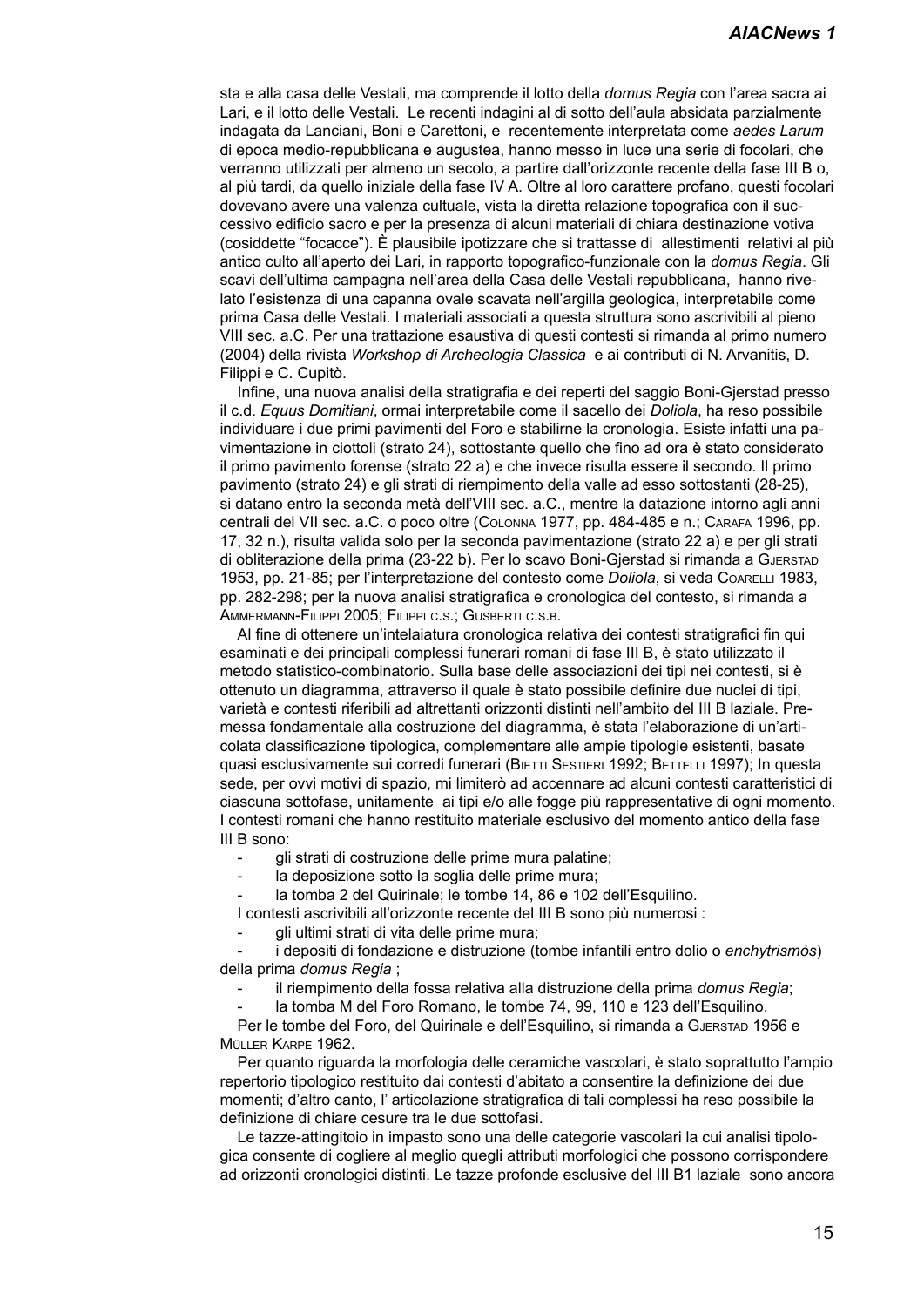

Fig. 2

*FIG. 2. Tazze profonde caratteristiche della fase laziale III A (1-5), delle sottofasi antica (6-11) e recente (12-25) della fase laziale III B, e della fase laziale IV A (26).* 

*1: Osteria dell'Osa, t. 238 (BIETTI SESTIERI 1992, fig. 3b. 41.2). 2: Osteria dell'Osa, t. 276 (BIETTI SESTIERI 1992, fig. 3b. 45.1). 3: Osteria dell'Osa, t. 262 (BIETTI SESTIERI 1992, fig. 3b. 45.1). 4: Osteria dell'Osa, t. 244 (BIETTI SESTIERI 1992, fig. 3b. 23.2). 5: Osteria dell'Osa, t. 246 (BIETTI SESTIERI 1992, fig. 3b. 22.2). 6: Palatino - pendici settentrionali, deposito sotto la soglia del muro 1 (BROCATO 2000 D, fig. 159.3). 7: Esquilino, t. 102 (MÜLLER KARPE 1962, tav. 27 A. 7). 8-10: Osteria dell'Osa, t. 235 (BIETTI SESTIERI 1992, fig. 3b. 32. 2, 4, 6). 11: Osteria dell'Osa, t. 82 (BIETTI SESTIERI 1992, fig. 3c. 10.33). 12: domus Regia 1, t. 1 (GUSBERTI C.S. A). 13: domus Regia 1, t. 2 (GUSBERTI C.S. A). 14-15: Osteria dell'Osa, t. 251 (BIETTI SESTIERI 1992, fig. 3b. 24. 10). 16-17: Osteria dell'Osa,t. 99 (BIETTI SESTIERI 1992, fig. 3c. 5. 4, 3). 18: Esquilino, gruppo 103 (MÜLLER KARPE 1962, tav. 26.17). 19-20: Esquilino, t. 99 (MÜLLER KARPE 1962, tav. 29. 2, 4). 21-23: Castel di Decima, t. 23 (BARTOLONI 1975, fig. 11. 6-8). 24: Foro Romano, t. M (MÜLLER KARPE 1962, tav. 5.27). 25: Pithecusa, t. 168 (BUCHNER-RIDGWAY 1993, p. 223, tav. 75. ). 26: Osteria dell'Osa, t. 63 (BIETTI SESTIERI 1992, fig. 3c. 27. 3).*

accostabili a tipi attestati nella fase III A (fig. 2. 1-5 e 6-11). Analogamente ai tipi del III A laziale, le tazze esclusive dell'orizzonte antico della fase III B presentano un profilo complessivamente poco rigido, dove la distinzione tra collo e spalla è tendenzialmente meno accentuata che nell'orizzonte più tardo (fig. 2. 6-11). Le tazze profonde di medie o grandi dimensioni presentano spesso il collo lievemente troncoconico, di tradizione III A (fig. 2. 6-8); le tazze di dimensioni ridotte hanno invece quasi sempre colli brevi o colletti (fig. 2.10-11). Le anse bifore non hanno ancora il foro superiore decisamente sviluppato e non sono mai crestate (fig. 2.6-11).

I tipi di tazze diffusi nell'orizzonte recente del III B hanno invece la vasca più schiacciata rispetto a quelli della sottofase precedente; il loro profilo è complessivamente più rigido, con una marcata distinzione tra il collo e la spalla, che diviene molto prominente (fig. 2. 12-25); compaiono le tazze con alto collo cilindrico (fig. 2.19-21, 24) o lievemente troncoconico, quest'ultimo di tradizione antica (fig. 2. 22-23); le anse bifore presentano il foro superiore sempre più ampio (fig. 2.12-22,24), non di rado crestato (fig. 2.14).

Per quanto riguarda la cronologia assoluta della fase laziale III B, giova soffermarci sulla attestazione di un'anforetta di produzione laziale attestata nella tomba 944 di Pithecusa (fig. 3.3), ascrivibile al TG I (BUCHNER-RIDGWAY 1983). L'esemplare è identico all'anforetta a collo, con corpo espanso, attestata nella tomba 23 di Castel di Decima (BARTOLONI 1975,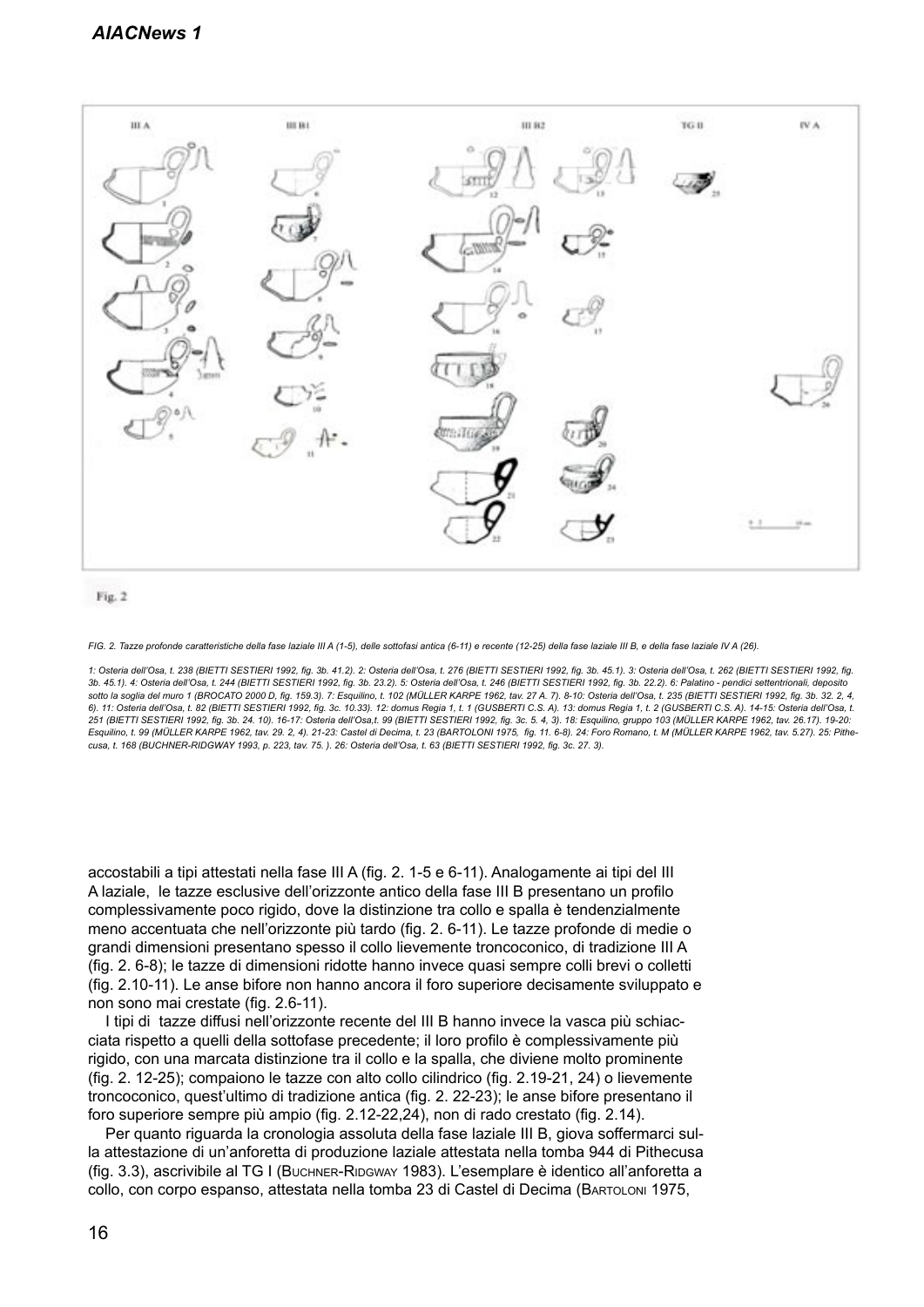p. 247, fig. 11.3). Il tipo rappresenta una delle più antiche attestazioni di anforette con decorazione spiraliforme o equivalente sul corpo, ed appartiene all'orizzonte recente della fase laziale III B. Come è noto, il TG I pithecusano sarebbe inquadrabile grossomodo nel terzo venticinquennio dell'VIII sec. a.C. Dovremmo allora immaginare che a questo arco di tempo possa corrispondere soltanto il momento recente della fase laziale III B; ne conseguirebbe che l'orizzonte iniziale del III B laziale andrebbe collocato in un arco di tempo antecedente la metà dell'VIII sec. a.C. In altre parole, il momento antico della fase laziale III B dovrebbe corrispondere grossomodo al 775-750 a.C., mentre l'orizzonte recente di suddetta fase, è ascrivibile al 750-725 a.C. circa.

Elisa Gusberti (Università di Roma "La Sapienza") eligus@tin.it

**Bibliografia** 

ARVANITIS 2004 N. ARVANITIS, *La casa delle Vestali di età arcaica*, Workshop di Archeologia Classica, 1, 2004, pp. 145-153.

BARTOLONI 1975 G. BARTOLONI, *Tomba a fossa n. 23, a deposizione maschile*, in CATALDI DINI – BARTOLONI- ZEVI 1975, pp. 244-251.

BETTELLI 1997 M. BETTELLI, *Roma. La città prima della città: i tempi di una nascita*, Roma 1997.

BIETTI SESTIERI 1992 A.M. BIETTI SESTIERI (a cura di), *La necropoli laziale di Osteria dell'Osa* , Roma 1992. CARAFA 1996 P. Carafa, *La "grande Roma dei Tarquini" e la città romuleo-numana*, *BullCom* 97, 1996, pp. 7-34.

COARELLI 1983, F. COARELLI, *Il Foro Romano. Periodo Arcaico*, Roma 1983.

BUCHNER-RIDGWAY 1983: G. BUCHNER - D. RIDGWAY, "Pithekoussai 944", *AION* 5, 1983, pp. 1-9, fig. 1.

*Palatium* I: A. CARANDINI, P. CARAFA (a cura di), *Palatium* e *Sacra via* I, *BdArch* 31-33, (1995) 2000.

CATALDI DINI – BARTOLONI- ZEVI 1975 M. CATALDI DINI, G. BARTOLONI, F. ZEVI, *Castel di Decima (Roma). La necropoli arcaica*, *NSc* ser. 8ª 29 (100), 1975, pp. 233-367.

COLONNA 1977 G. COLONNA, *Un tripode fittile geometrico dal Foro Romano*, "*MEFRA"* 89, pp. 472-489. CUPITÒ 2004 C. CUPITÒ, *Il culto dei Lari nel lotto regio. I focolari*, *Workshop di Archeologia Classica* 1, 2004, pp. 123-134

FILIPPI 2004 A D. FILIPPI, *Dal Palatino al Foro orientale: le mura e il Santuario di Vesta, Workshop di Archeologia Classica* 1, 2004, pp. 89-100

FILIPPI 2004 B: D. FILIPPI, *La domus regia, Workshop di Archeologia Classica* 1, 2004, pp. 101-121.

FILIPPI c.s. D. FILIPPI, *Il Velabro e il Foro, Workshop di Archeologia Classica* 2, 2005, c.s.

GJERSTAD E. 1953, *Early Rome I. Stratigraphical research in the Forum Romanum and along the Sacra Via*, Lund.

GJERSTAD 1956: E. GJERSTAD, *Early Rome II. The tombs*, Lund 1953.

GUSBERTI C.S E. GUSBERTI , *Per una definizione dei momenti antico e recente della fase laziale III B*, *Workshop di Archeologia Classica* 2, 2005, c.s.

MÜLLER KARPE 1962: H. MÜLLER-KARPE, *Zur Stadtwerdung Roms*, Heidelberg.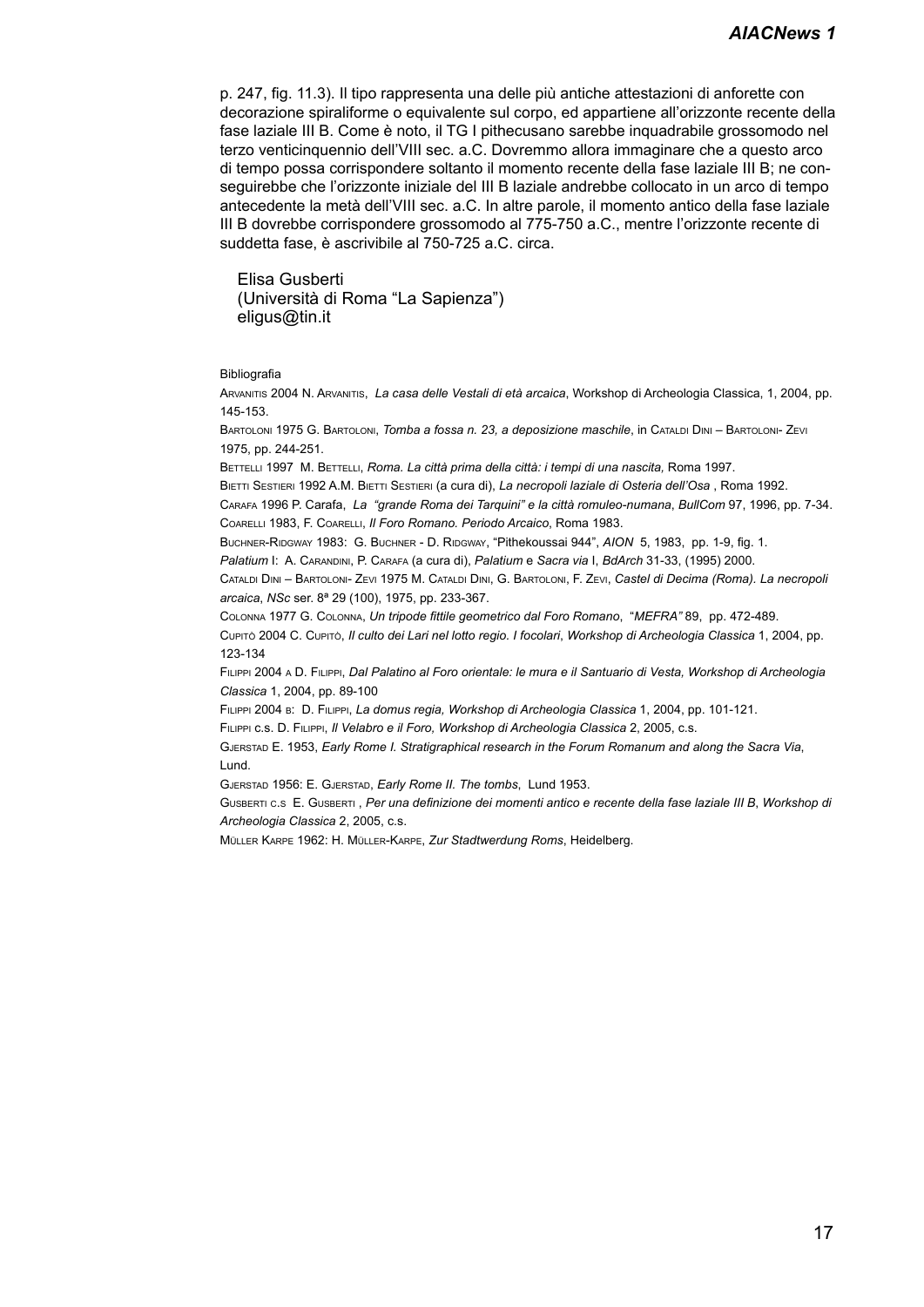

*Planimetria del complesso*

# Il complesso archeologico di Campetti a Veio e i luoghi di culto legati alle acque

Il complesso di Campetti insiste su un leggero declivio nell'area sud-occidentale del pianoro di Veio, a meno di 1 Km in linea d'aria dal centro monumentale del municipio romano, vicino alla porta delle mura etrusche (detta "Porta di Portonaccio"). Attualmente occupa un'area di circa m². 10.000. Il complesso si sviluppa su due livelli: quello inferiore occupato dal ninfeo, da un grande peristilio, con portico su tre lati, con un tempio a doppia cella al centro e con ai lati una serie di ambienti; quello superiore, solo in parte indagato, presenta un nuovo gruppo di tre cisterne con ai lati una serie di ambienti, alcune vasche, forse un piccolo peristilio e due aree a carattere termale.

Le ricerche finora compiute hanno mostrato un'occupazione ininterrotta del sito a partire dal IX secolo a.C. fino al VI secolo d.C. con un'assenza di dati soltanto per il IV e III secolo a.C. La funzione del complesso è maggiormente chiara a partire dalla prima età imperiale (I-II secolo d.C.): una serie di reperti (due iscrizioni, trascrizione della prima: ------ ?/ [---]*e* ((*sestertium*)) ((*centum mili-a* o *bus*))/[---] ((*sestertium*)) ((*quinquaginta mili-a*  o *bus*)); [---]*is et* / [---]*rum*; trascrizione della seconda : [--- *Aesculapio et* ? *H*]*ygiae* [--- ?]/ [*pro s*]*al*[*ute sua ex vis*?]*o /* [--- ? *Ti. Clau*]*dius Phi*[--- *mar*]*morari*[*us* --- ?]; una fistula, trascrizione testo: [*Ex li*]*beralitate Antonini Aug*(*usti*)/ *Munic*(*ipii*)/ *Veientium*. *Cur*(*ante*?) *Valerio Iuniano c*(*larissimo*) *v*(*iro*) e un rilievo figurato), e alcuni di recente scoperta (due iscrizioni: una con dediche a Ercole, alle Fonti e l'altra a Diana), la grande quantità di acqua a disposizione e le vasche per la balneazione, confermano l'ipotesi di una funzione termale/terapeutica. Successivamente nel V-VI secolo d.C. una parte del complesso viene utilizzata a fini abitativi. Un ulteriore cambiamento della funzione del sito sembra rilevabile in età altomedievale (VII secolo d.C.) quando viene allestito un cantiere per la spoliazione ed il riutilizzo dei materiali edilizi e decorativi del complesso come indicherebbero la calcara rinvenuta nell'area nord-ovest del livello superiore, i grandi depositi di tegole e laterizi rinvenuti nell'area limitrofa agli ambienti termali, l'abbondante deposito di frammenti marmorei rinvenuto all'interno della struttura al centro del peristilio del livello inferiore, la struttura (calcara ?) presente all'interno del ninfeo e le numerose fosse di spoliazione che interessano diverse parti del complesso.

Ugo Fusco (Università di Pisa) ugo\_fusco@tin.it

*Dall'Incontro AIAC del 23 marzo: "Spazi, funzioni e culti dei santuari tra Oriente e Occidente" moderato da Celia E. Schultz (American Academy in Rome)*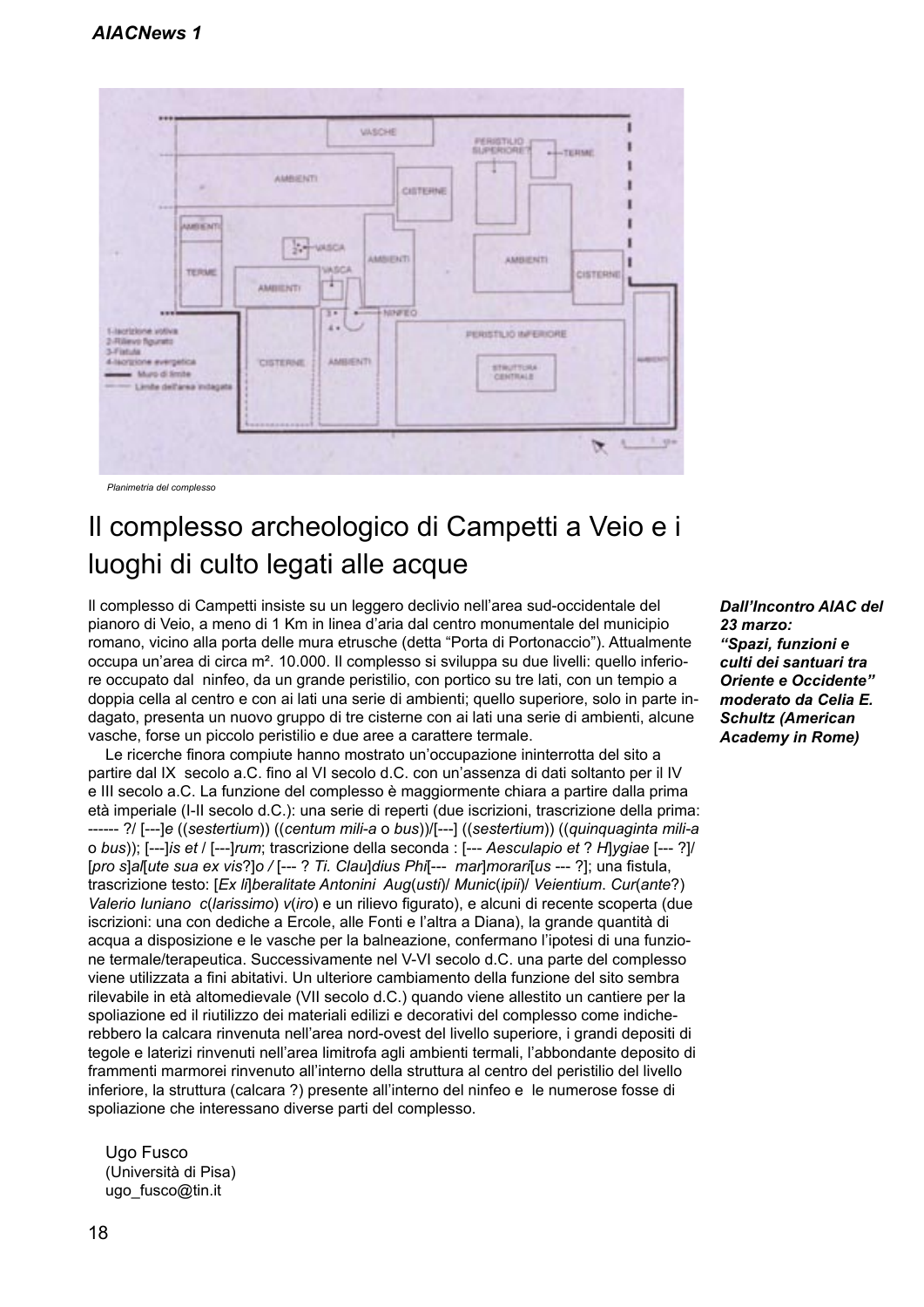## Il campo della documentazione del patrimonio architettonico. La ricostruzione 3d come strumento per la conservazione

La rappresentazione della realtà attraverso il disegno e l'immagine costituisce un metodo imperativo e universale di documentazione. È a sua volta un modo utile e diretto di analisi e di conoscenza, che fornisce un'informazione basilare e obbligata sull'organismo architettonico e sito archeologico oggetto di studio. Tuttavia, la realtà e in particolare l'architettura pone il problema di dover rappresentare le tre dimensioni su un supporto bidimensionale. I diversi sistemi di rappresentazione lungo la storia di queste tecniche hanno tentato di risolvere il problema in tanti modi. Probabilmente quello più importante dal punto di vista percettivo è stata l'invenzione della prospettiva. L'altro è stato il modello materico a scala (il plastico) che permetteva in modo ridotto di comprendere in modo globale un'idea, un progetto di architettura o qualunque cosa esistente che venisse rappresentata. Con l'avvenimento dell'informatica si è aperto un nuovo percorso nel campo della rappresentazione poiché si offre uno strumento capace di rappresentare la realtà di un oggetto attraverso le sue tre dimensioni. Dunque un punto nello spazio reale viene riportato a tre coordinate anche nello spazio digitale, il che significa una rappresentazione tridimensionale dell'oggetto. Questo fatto non solo ha rivoluzionato il campo grafico della rappresentazione ma anche le possibilità della progettazione architettonica.

Partendo da queste premesse, potremmo anche affermare che l'"infografia" o computer grafica – tecnica di rappresentazione grafica mediante il modello digitale 3D – trova un solido campo di applicazione nei beni culturali se la si considera come uno strumento di grande potenzialità che può facilitare la riflessione sul patrimonio architettonico scomparso o trasformato.

Affrontare la ricostruzione virtuale di questo patrimonio nelle sue sembianze originali suppone in ogni caso la necessità di assumere una serie di rischi. Obbliga, da un lato, a considerare l'oggetto in tutta la sua estensione e a determinare soluzioni per tutti i dettagli e tutte le componenti necessarie a definire lo spazio, sebbene solo nei suoi aspetti generali. Dall'altro, il processo di ricostruzione invita a riflettere attraverso la visualizzazione del modello realizzato, considerando spazialmente le supposizioni che si prospettano come soluzioni. Questo dà luogo ad un autentico dialogo e dibattito intorno al modello lungo un processo iterativo di continua revisione del lavoro.

Dobbiamo inoltre considerare che questo sistema di lavoro basato sulla percezione attraverso il modello, se impiegato come procedimento preliminare di studio, evita di commettere errori di difficile o quanto meno costosa correzione visto che non colpisce direttamente l'edificio, potendo quindi essere considerato un metodo "reversibile". In questa stessa direzione possiamo affermare che il suo carattere digitale e la possibilità di costante aggiornamento permette di inglobarlo nel concetto di "*sistema aperto di informazione"*. Si definisce così la sua grande capacità di includere qualsiasi tipo di trasformazione o proposta, la totale reversibilità di stadi ipotetici impostati e comparati e l'aggiornamento di dati corroborati. Tutto ciò al fine di perseguire sempre il maggiore rigore scientifico, metrico, storico e archeologico possibile, circoscritto al momento di generare i prodotti di sintesi.

Tuttavia, si deve tener conto che tutto questo processo dipenderà sempre, in ultima istanza, dal rigore, dalla metodologia e dal criterio dell'investigatore che porta a compimento il lavoro, assumendo che, trattandosi di ricostruzioni tridimensionali, una parte delle ipotesi prospettate sono impossibili da verificare. Nonostante ciò, si deve essere coscienti del fatto che tutti gli aspetti lasciati indefiniti possono essere causa di interpretazioni erronee da parte del personale non specializzato o di un pubblico che non sappia leggere l'informazione somministrata. Questo suppone un rischio che si assume entro i limiti di un discorso ricostruttivo coerente che include, pertanto, una parte importante di progettazione architettonica degli elementi assenti nella realtà. Tutto ciò sotto il criterio generale che ciò che si cerca, in definitiva, è ricreare l'essenza spaziale dell'architettura.

Le immagini qui riportate corrispondono a dei casi di ricostruzioni mediante modelli virtuali 3D realizzati dal Gruppo di Ricerca di Architettura Islamica della *Escuela de Estudios Árabes - CSIC* di Granada (Spagna). L'attività che questo gruppo sta realizzando costitui-

*Dall'Incontro AIAC del 18 aprile:* 

*"Tecnologie applicate all'archeologia. Dalla ricostruzione storica alla divulgazione" moderato da Emanuele Brienza (Università "La Sapienza", Roma)*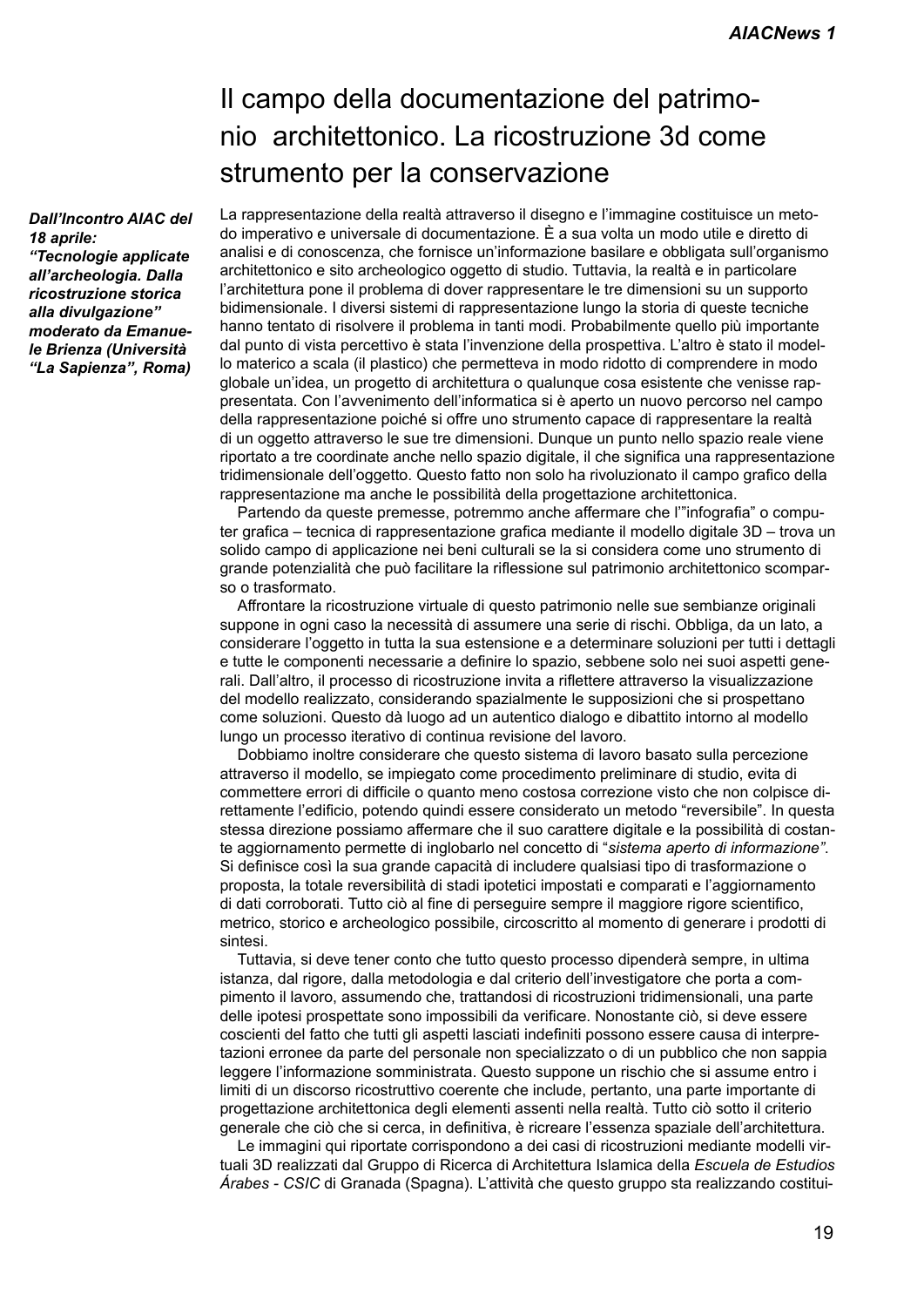

*Fig. 1. Città palatina* 



*Fig. 2. Palazzo islamico del Patio del Crucero a Siviglia (Spagna). Dallo stato attuale del complesso del Reale Alcazar alla ricostruzione del palazzo e dei dintorni urbani nel s. XII.*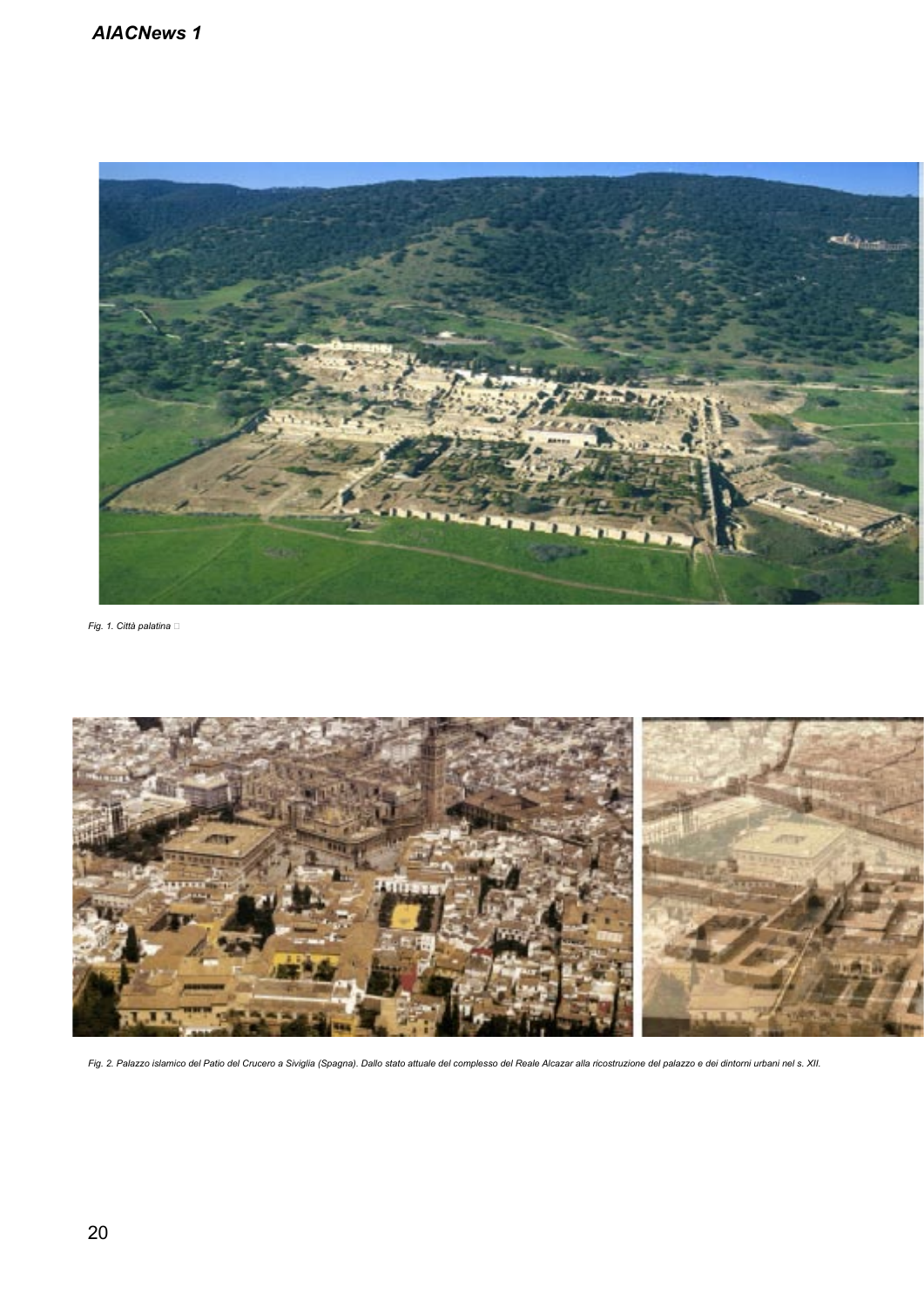*AIACNews 1*





21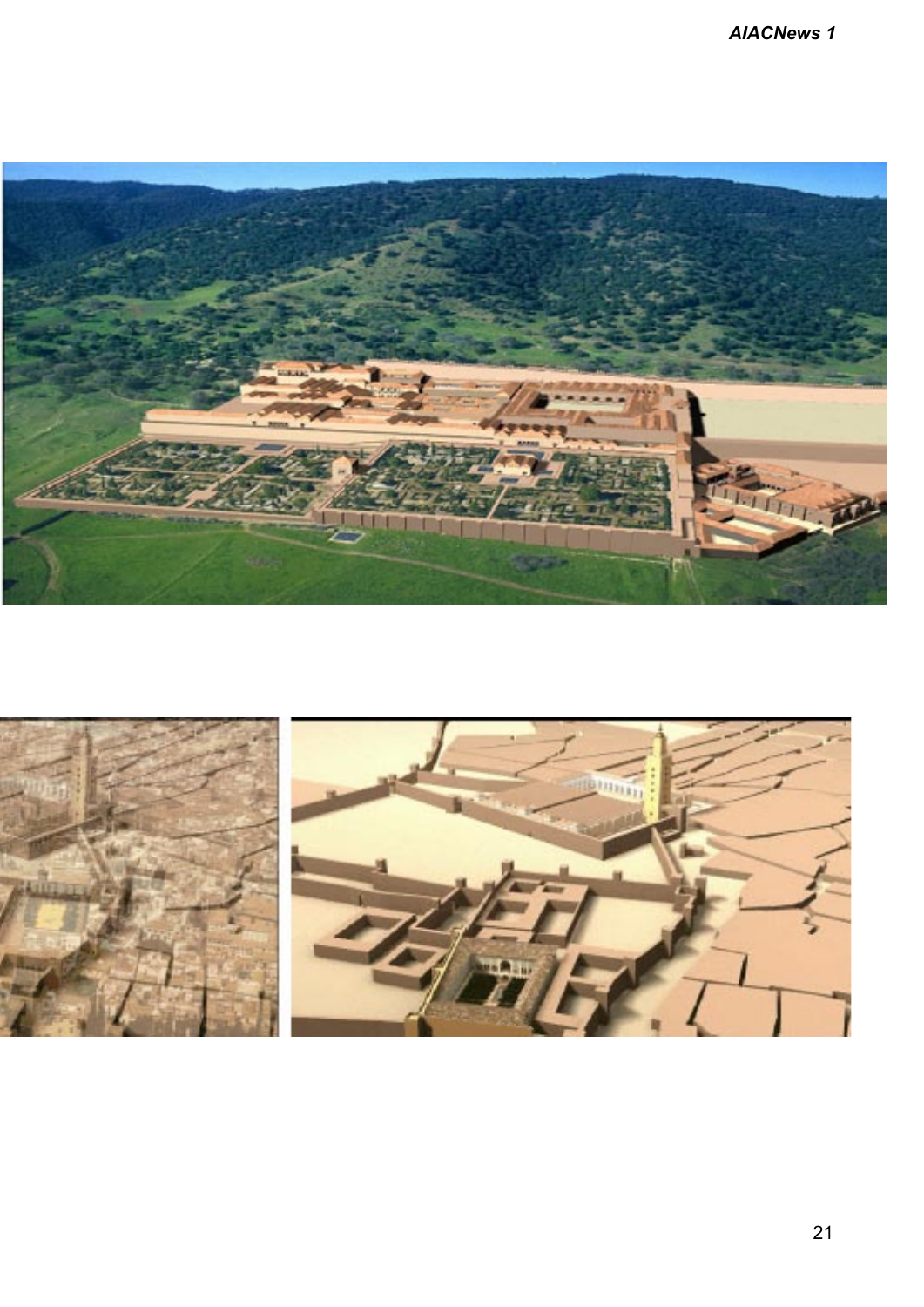sce un importante lavoro di adeguamento, interpretazione e attualizzazione di una grande quantità di documentazione elaborata fino a poco tempo fa con metodi tradizionali. Lentamente questa informazione si sta interpretando e incorporando, con il rigore scientifico che merita, alle tecnologie attuali. Sistemi che oggi giorno permettono di avvicinarci con uno sguardo totalmente nuovo verso il nostro ampio e ricco patrimonio architettonico ed archeologico.

Ana Almagro Vidal Escuela Española de Historia y Arqueología en Roma – CSIC anaalmagro@arquired.es

**Bibliografia** 

Almagro Gorbea., A., Almagro Vidal. A., Fernández, J.A., González, M., 2004, "Madīnat al-Zahrā': investigación y representación" en Carnos Scaletsky, C., Medero Rocha, I. (Coords.) *Actas SIGraDi 2004 - VII Congreso Ibero-americano de Gráfica Digital,* Sao Paolo, pp.47-49

Almagro Vidal, A. 2004, "Nuevos enfoques en la documentación y conservación del patrimonio arquitectónico: el Patio del Crucero del Real Alcázar de Sevilla" en AA.VV.*, III Congreso Internacional "Restaurar la Memoria" (Valladolid, 2002),* Valladolid

# Fluorescence Lidar Multispectral Imaging for Historical Monuments

#### Introduction

Our historic buildings and monuments constitute a major part of our common cultural heritage. For the future conservation, restoration and daily maintenance the need for developing non-destructive and in-situ investigations is vital. At Lund University in Sweden an interdisciplinary research project is being held aiming at, with the help of a mobile system of remote fluorescence lidar, survey and study the facades of historic monuments, and to develop the method and its application for the cultural heritage sector. The research project is collaborating with the Swedish Institute in Rome and the CNR-IFAC Institute in Florence. Earlier studies on historical monuments using the fluorescence lidar technique from Lund and Florence has been undertaken at, for example, Parma Baptistery and Cathedral in 1994, Lund Cathedral in Sweden in 1997 and Pisa Cathedral in 2000.<sup>1</sup> During the winter 2005 two field studies were performed in Rome, one of parts of the Flavian Amphitheatre Coliseum, and the other on parts of the Lateran Baptistery. The studies were performed during nighttime on the locations, from remote and with no need for samples taken. The aim was to identify different materials, different biodeteriogens and other objectives not yet visible for the human eye.

#### Objectives for the project

The primary aim of the research project is to analyse the potential of lidar and fluorescence technique in building investigation. Furthermore, to establish a scientific remote-sensing method for surveying and analysing the historical facade that is non-destructive and takes place in-situ. The aim of the fluorescence lidar method is to use point-monitoring and scanning of areas which can provide multispectral images in order to distinguish different types of stones, their origin, different biodeteriogen colonization, conservation layers and their impact on the stone condition. A specific aim of the project is to develop

*Dall'Incontro AIAC del 18 aprile: "Tecnologie applicate all'archeologia. Dalla ricostruzione storica alla divulgazione" moderato da Emanuele Brienza (Università "La Sapienza", Roma)*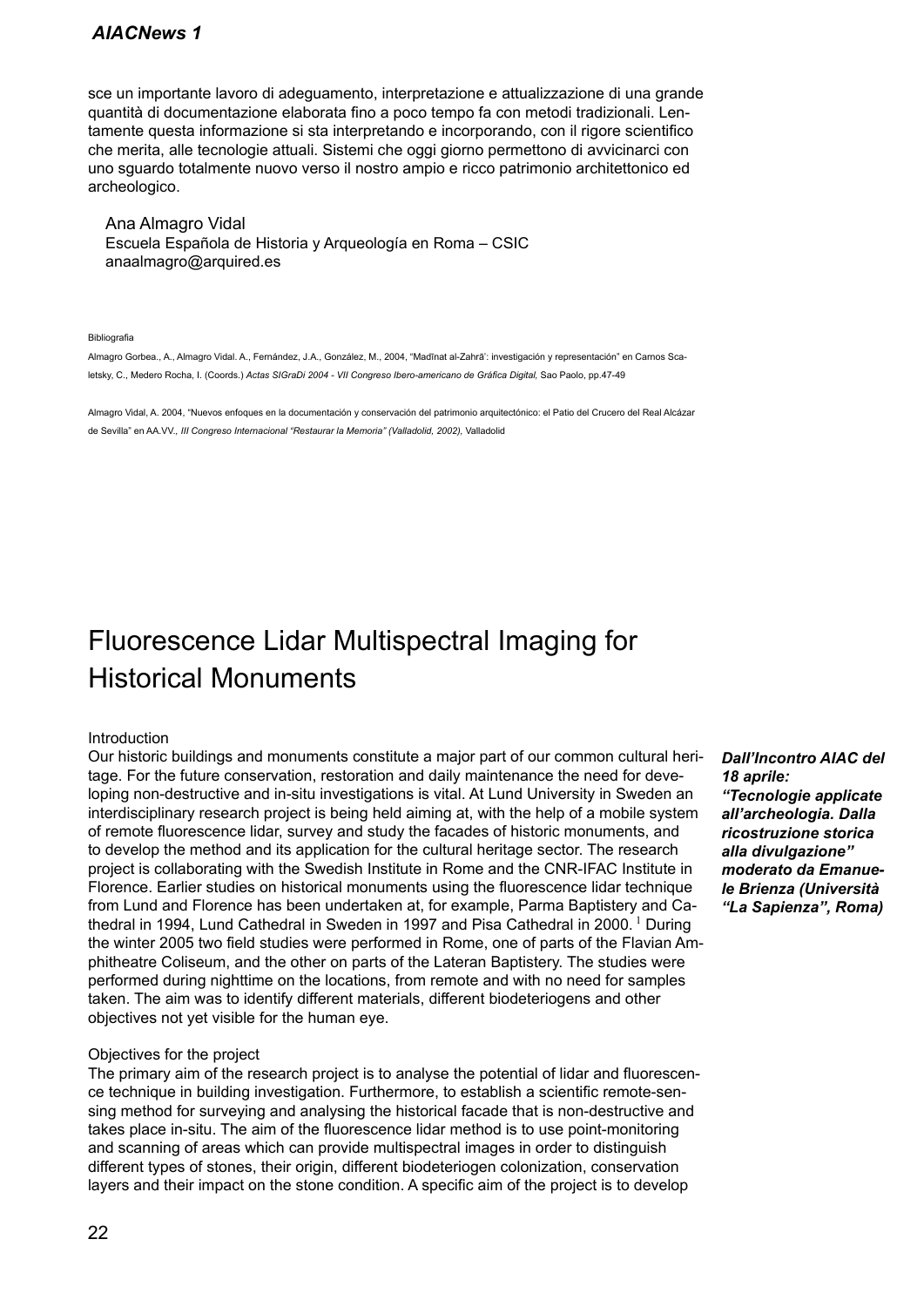

*Figure 1 showing part of pillar between LI and LII, indicating spectral differences and its intensity in the travertine.* 



 *Figure 2 showing spectral differences between the travertine and treated iron bars from earlier restoration.*